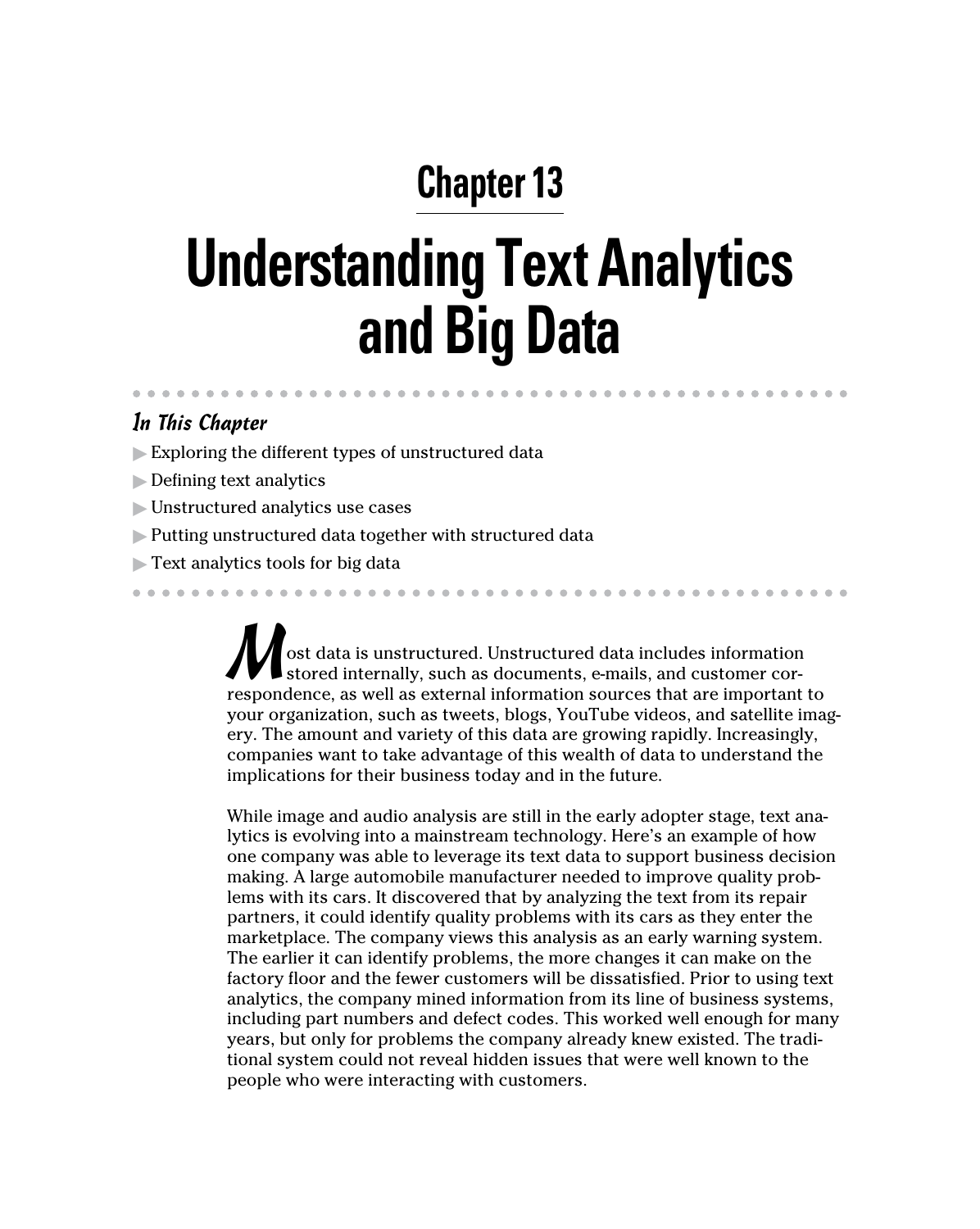Sounds exciting, right? In fact, text analytics is being used in a wide variety of big data use cases from social media analysis to warranty analysis to fraud analysis. In addition, businesses are increasingly beginning to analyze a merge view of structured and unstructured data together to get a full picture. In this chapter, we delve into this technology and provide an in-depth example of how it works. We also provide you with some other use cases of text analytics in action, including the capability to merge unstructured data with structured data. We end the chapter with the names of some vendors that are providing text analytics tools for big data.

# Exploring Unstructured Data

What sets unstructured data apart from structured data is that its structure is unpredictable. As we mention in Chapter 2, some people believe that the term *unstructured data* is misleading because each text source may contain its own specific structure or formatting based on the software that created it. In fact, it is the content of the document that is really unstructured.

Just think about the kinds of text that are out there and the structure that might be associated with each:

#### ✓ **Documents:**

In return for a loan that I have received, I promise to pay \$2,000 (this amount is called *principal*), plus interest, to the order of the lender. The lender is First Bank. I will make all payments under this note in the form of cash, check, or money order. I understand that the lender may transfer this note. The lender or anyone who takes this note by transfer and who is entitled . . .

#### ✓ **E-mails:**

Hi Sam. How are you coming with the chapter on big data for the *For Dummies* book? It is due on Friday.

Joanne

✓ **Log files:**

```
222.222.222.222- - [08/Oct/2012:11:11:54 -0400] "GET / HTTP/1.1" 200 
10801 "http://www.google.com/search?q=log+analyzer&ie=…. . .
```
✓ **Tweets:**

#Big data is the future of data!

✓ **Facebook posts:**

LOL. What are you doing later? BFF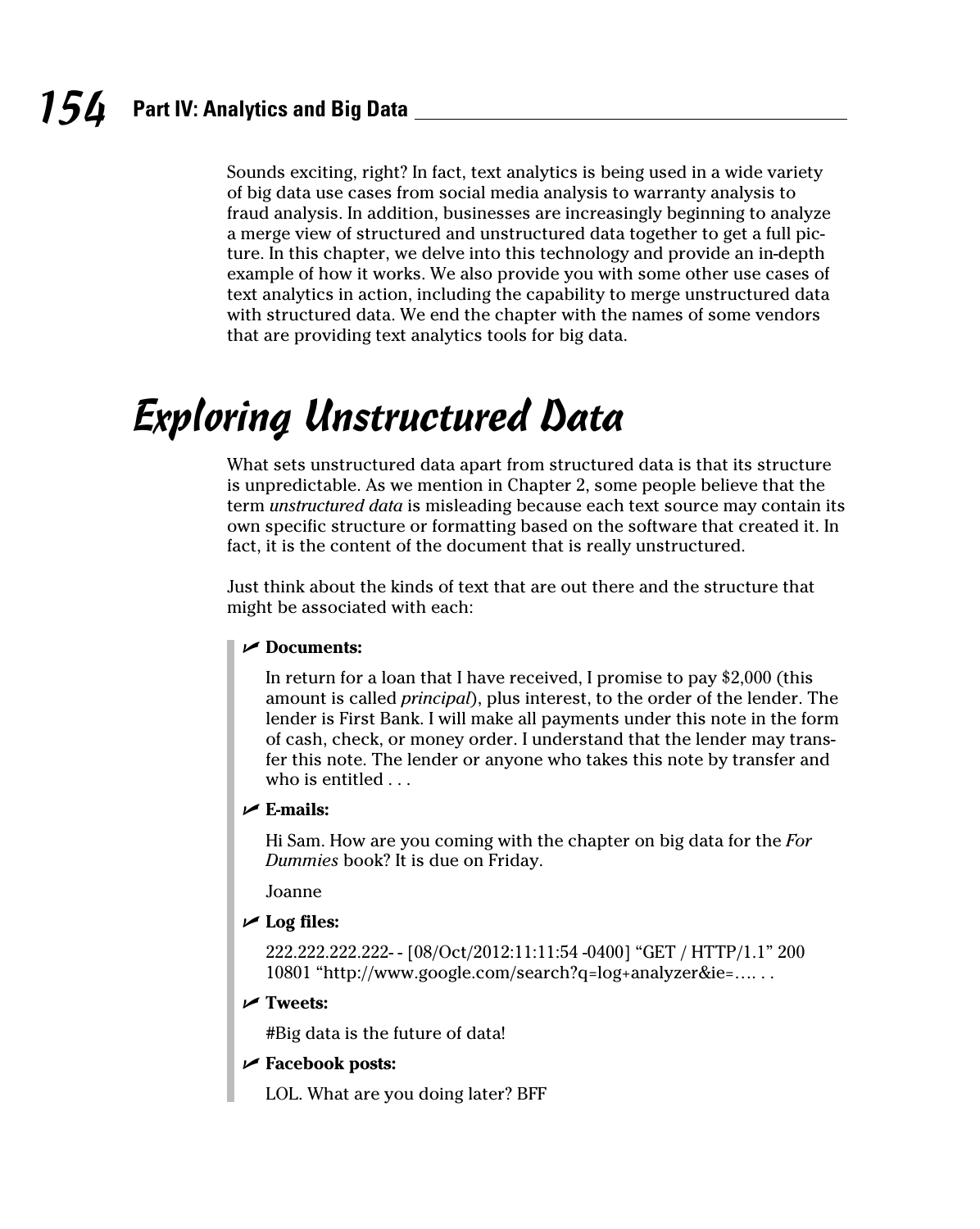Clearly, some of these examples have more structure than others. For instance, a bank loan note has some structure in terms of sentences and the template it might follow. An e-mail might have little structure. A tweet or a Facebook message might have strange abbreviations or characters. A log file might have its own structure.

So, the question is, how do you analyze this disparate kind of unstructured text data?

# Understanding Text Analytics

Numerous methods exist for analyzing unstructured data. Historically, these techniques came out of technical areas such as Natural Language Processing (NLP), knowledge discovery, data mining, information retrieval, and statistics. *Text analytics* is the process of analyzing unstructured text, extracting relevant information, and transforming it into structured information that can then be leveraged in various ways. The analysis and extraction processes take advantage of techniques that originated in computational linguistics, statistics, and other computer science disciplines.

Sometimes an example can help to explain a complex topic. Suppose that you work for the marketing department in a wireless phone company. You've just launched two new calling plans — Plan A and Plan B — and you are not getting the uptake you wanted on Plan A. The unstructured text from the call center notes might give you some insight as to why this happened. Figure 13-1 illustrates some of the call center notes.

Customer XYZ called about Plan A promotion, Explained plan. Customer thinks roll-over minutes should be included.

Customer ABC called about Plan A promotion, Customer thought it was ridiculous that roll-over minutes were not in plan.

Potential called about Plan A promotion. Said that plan was expensive.

Potential called about Plan A promotion. Said that 4GB data not enough.

**Figure 13-1:** Sample call center records.

Customer XYT called about Plan A promotion. Said that data plan was insufficient and stupid.

The underlined words provide the information you might need to understand why Plan A isn't gaining rapid adoption. For example, the entity Plan A appears throughout the call center notes, indicating that the reports mention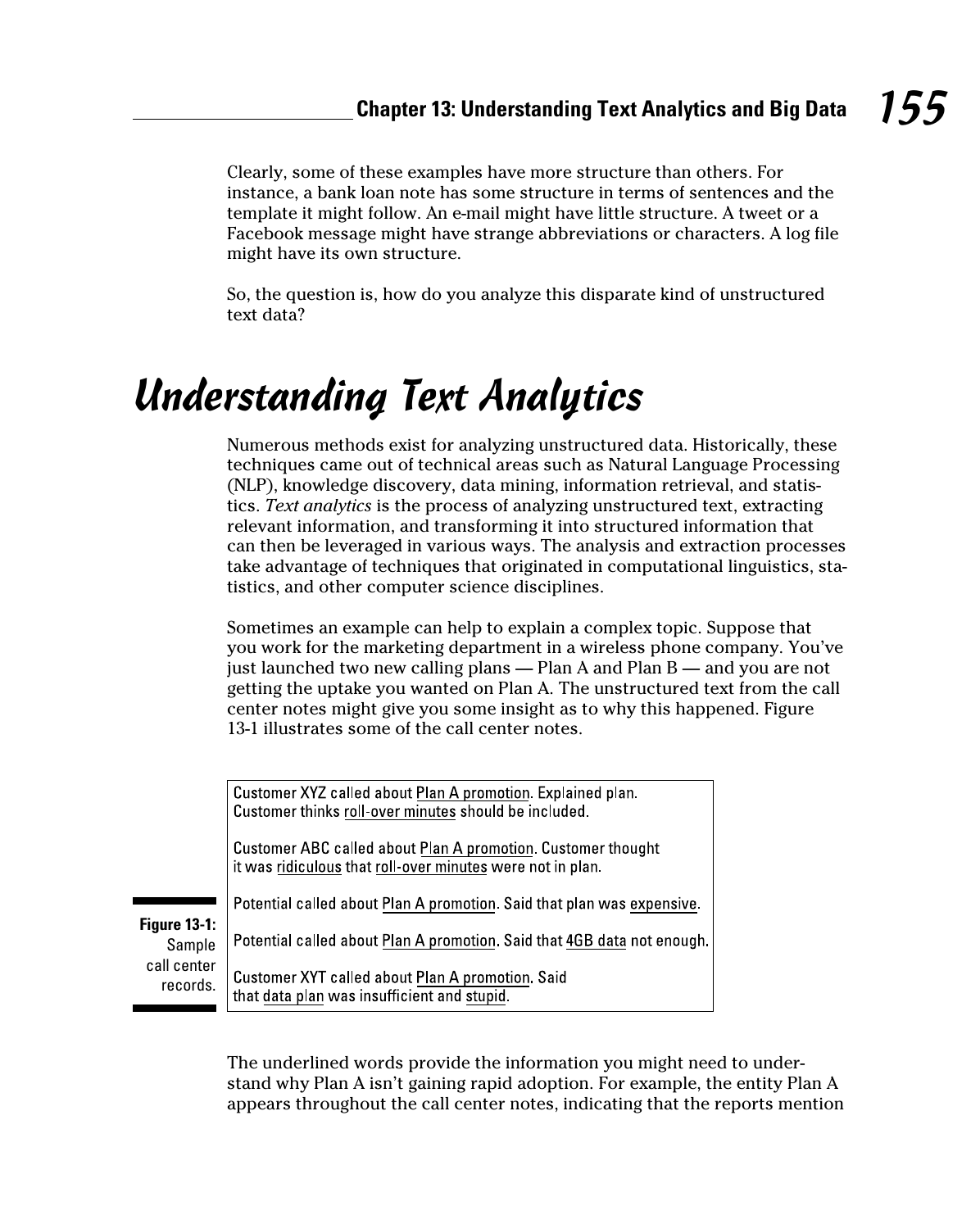the plan. The terms *roll-over minutes, 4GB data, data plan,* and *expensive* are evidence that an issue exists with roll-over minutes, the data plan, and the price. Words like *ridiculous* and *stupid* provide insight into the caller sentiment, which in this case is negative.

The text analytics process uses various algorithms, such as understanding sentence structure, to analyze the unstructured text and then extract information, and transform that information into structured data. The structured data extracted from the unstructured text is illustrated in Table 13-1.

| <b>Table 13-1</b>               | <b>Making Structured Data from Unstructured Text</b> |                   |                  |  |  |
|---------------------------------|------------------------------------------------------|-------------------|------------------|--|--|
| <i><u><b>Identifier</b></u></i> | <b>Entity</b>                                        | Issue             | <b>Sentiment</b> |  |  |
| Cust XYZ                        | Plan A                                               | Roll-over minutes | Neutral          |  |  |
| Cust ABC                        | Plan A                                               | Roll-over minutes | Negative         |  |  |
| <b>XXXX</b>                     | Plan A                                               | Expensive         | Neutral          |  |  |
| <b>XXXX</b>                     | Plan A                                               | Data plan         | Neutral          |  |  |
| Cust XYT                        | Plan A                                               | Data plan         | Negative         |  |  |
|                                 |                                                      |                   |                  |  |  |

You may look at this and say, "But I could have figured that out by looking at the call center records." However, these are just a small subset of the information being recorded by thousands of call center agents. Each individual agent cannot possibly sense a broad trend regarding the problem with each plan being offered by the company. Agents do not have the time or requirement to share this information across all the other call center agents who may be getting similar numbers of calls about Plan A. However, after this information is aggregated and processed using text analytics algorithms, a trend may emerge from this unstructured data. That's what makes text analytics so powerful.

#### The difference between text analytics and search

Notice that we are focusing on extracting text, not on keyword search. Search is about retrieving a document based on what end users already know they are looking for. Text analytics is about discovering information. While text analytics differs from search, it can augment search techniques. For example, text analytics combined with search can be used to provide better categorization or classification of documents and to produce abstracts or summaries of documents.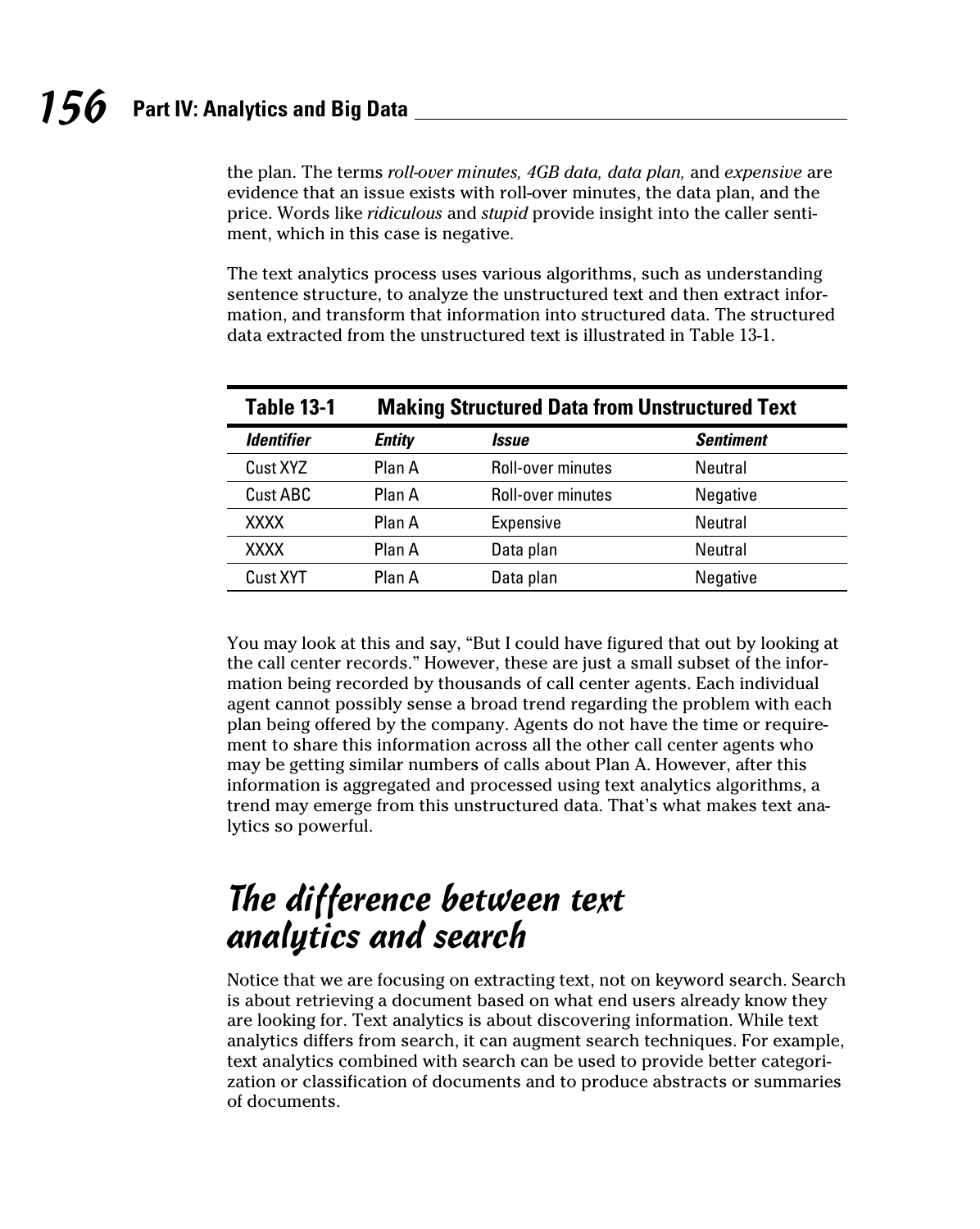Table 13-2 illustrates four technologies: query, data mining, search, and text analytics. On the left side of the table are query and search, which are both about retrieval. For example, an end user could query a database to find out how many customers stopped using the company's services in the past month. The query would return a single number. Only by asking more and different queries will the end user get the information required to determine why customers are leaving. Likewise, keyword search allows the end user to find the documents that contain the names of a company's competitors. The search would return a group of documents. Only by reading the documents would the end user come up with any relevant answers to his or her questions.

| Table 13-2   | <b>Query, Data Mining, Search, and Text Analytics</b> |                                              |  |
|--------------|-------------------------------------------------------|----------------------------------------------|--|
|              | <b>Retrieval</b>                                      | Insight                                      |  |
| Structured   | Query: Returns data                                   | Data mining: Insight from<br>structured data |  |
| Unstructured | Search: Returns documents                             | Text analytics: Insight from<br>text         |  |

The technologies on the left return pieces of information and require human interaction to synthesize and analyze that information. The technologies on the right — data mining (discussed in Chapter 12) and text analytics deliver insight much more quickly. Hopefully, the value of text analytics to your organization is becoming clear.

# Analysis and Extraction Techniques

Okay, now it's time to get a little bit more technical. In general, text analytics solutions use a combination of statistical and Natural Language Processing (NLP) techniques to extract information from unstructured data. NLP is a broad and complex field that has developed over the last 20 years. A primary goal of NLP is to derive meaning from text. Natural Language Processing generally makes use of linguistic concepts such as grammatical structures and parts of speech. Often, the idea behind this type of analytics is to determine who did what to whom, when, where, how, and why.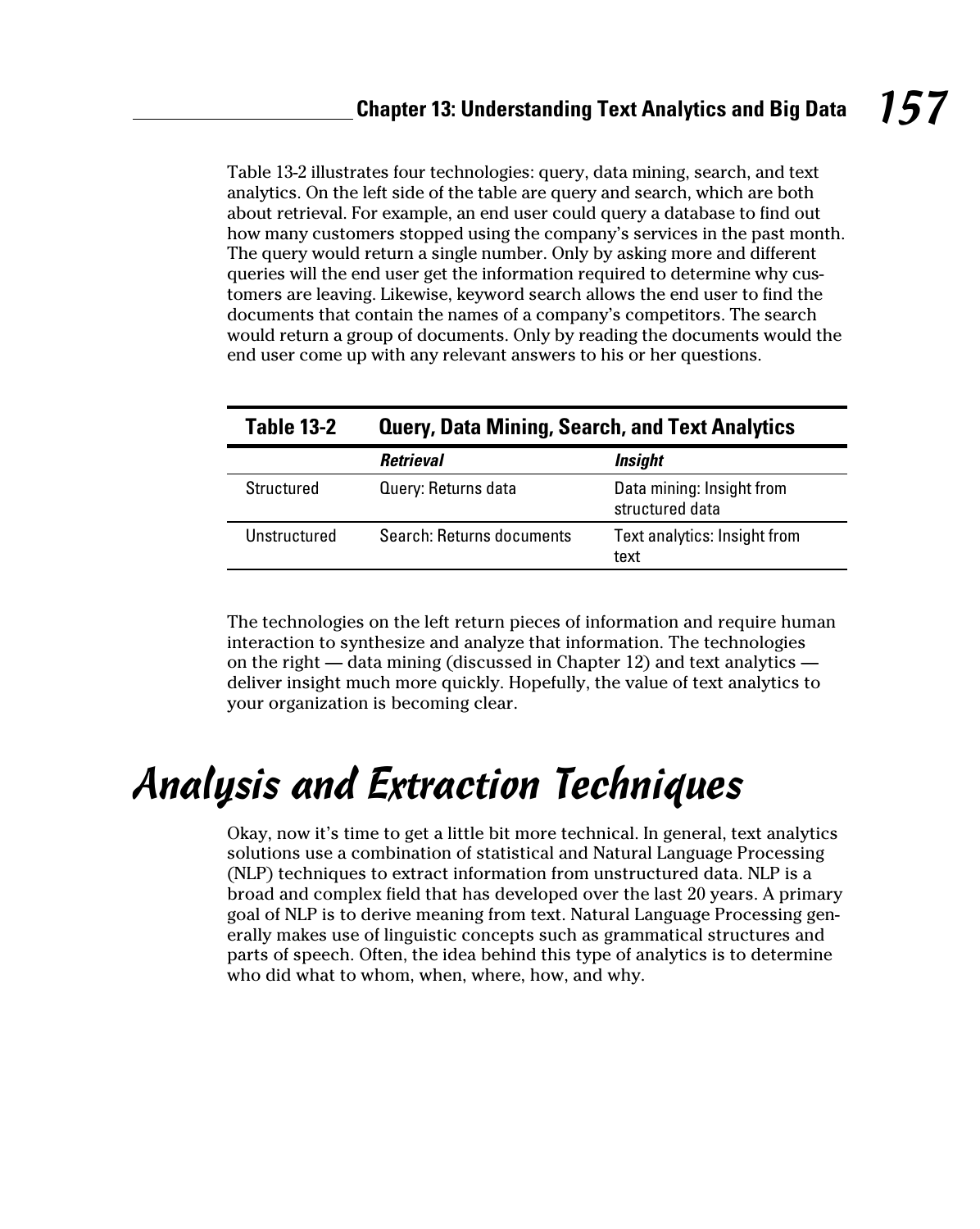NLP performs analysis on text at different levels:

- ✓ **Lexical/morphological analysis** examines the characteristics of an individual word — including prefixes, suffixes, roots, and parts of speech (noun, verb, adjective, and so on) — information that will contribute to understanding what the word means in the context of the text provided. Lexical analysis depends on a dictionary, thesaurus, or any list of words that provides information about those words. In the case of a wireless communication company's sales promotion, a dictionary might provide the information that *promotion* is a noun that can mean an advancement in position, an advertising or publicity effort, or an effort to encourage someone's growth. Lexical analysis would also enable an application to recognize that *promotion, promotions,* and *promoting* are all versions of the same word and idea.
- ✓ **Syntactic analysis** uses grammatical structure to dissect the text and put individual words into context. Here you are widening your gaze from a single word to the phrase or the full sentence. This step might diagram the relationship between words (the grammar) or look for sequences of words that form correct sentences or for sequences of numbers that represent dates or monetary values. For example, the wireless communication company's call center records included this complaint: "The customer thought it was ridiculous that roll-over minutes were not in the plan." Syntactic analysis would tag the noun phrases in addition to providing the part-of-speech tags.
- ✓ **Semantic analysis** determines the possible meanings of a sentence. This can include examining word order and sentence structure and disambiguating words by relating the syntax found in the phrases, sentences, and paragraphs.
- ✓ **Discourse-level analysis** attempts to determine the meaning of text beyond the sentence level.

In practice, to extract information from various document sources, organizations sometimes need to develop rules. These rules can be simple:

The name of a person must start with a capital letter.

Every course on the college website must follow a three-digit course number and a semicolon.

A logo must appear in a certain location on every page.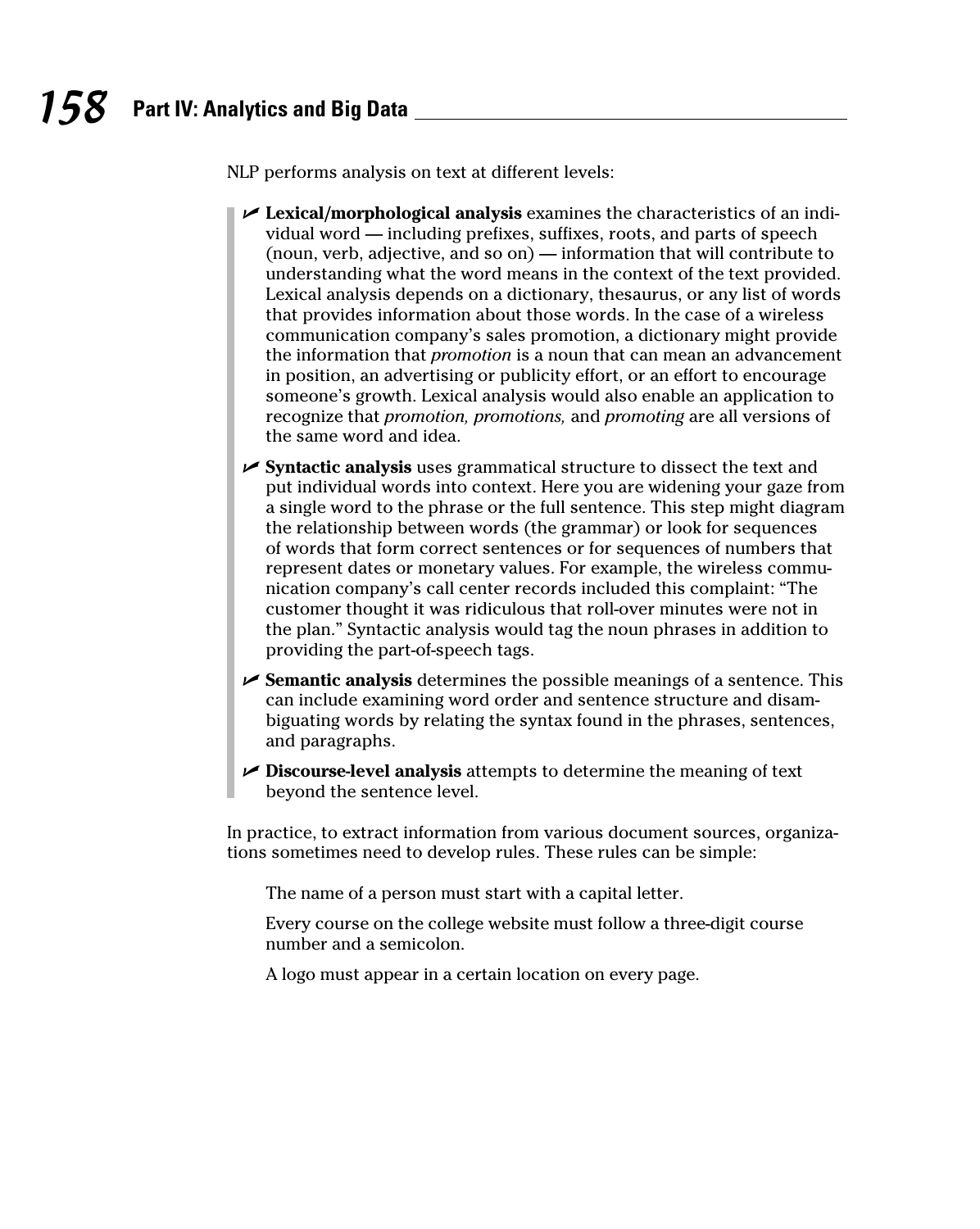Of course, the rules can be much more complex. Organizations can generate rules manually, automatically, or by a combination of both approaches:

- $\triangleright$  In the manual approach, someone uses a proprietary language to build a series of rules for extraction. This person may also build dictionaries and/or synonym lists. While the manual approach can be time-consuming, it can provide very accurate results.
- $\triangleright$  Automated approaches may use machine learning or other statistical techniques. The software generates rules based on a set of training and text data. First, the system processes a set of similar documents (for example, newspaper articles) to develop — that is, learn — the rules. Then the user runs a set of test data to test the accuracy of the rules.

#### Understanding the extracted information

The techniques described earlier in the chapter are generally combined with other statistical or linguistic techniques to automate the tagging and markup of text documents to extract the following kinds of information:

- ✓ **Terms:** Another name for keywords.
- ✓ **Entities:** Often called *named entities,* these are specific examples of abstractions (tangible or intangible). Examples are names of persons, names of companies, geographical locations, contact information, dates, times, currencies, titles and positions, and so on. For example, text analytic software can extract the entity *Jane Doe* as a person referred to in the text being analyzed. The entity *March 3, 2007* can be extracted as a date, and so on. Many vendors provide entity extraction out of the box.
- ✓ **Facts:** Also called *relationships,* facts indicate the who/what/where relationships between two entities. John Smith is the *CEO of Company Y* and *Aspirin reduces fever* are examples of facts.
- ✓ **Events:** While some experts use the terms *fact, relationship,* and *event*  interchangeably, others distinguish between events and facts, stating that events usually contain a time dimension and often cause facts to change. Examples include a change in management within a company or the status of a sales process.
- ✓ **Concepts:** These are sets of words and phrases that indicate a particular idea or topic with which the user is concerned. This can be done manually or by using statistical, rule-based, or hybrid approaches to categorization. For example, the concept *unhappy customer* may include the words *angry, disappointed,* and *confused* and the phrases *disconnect*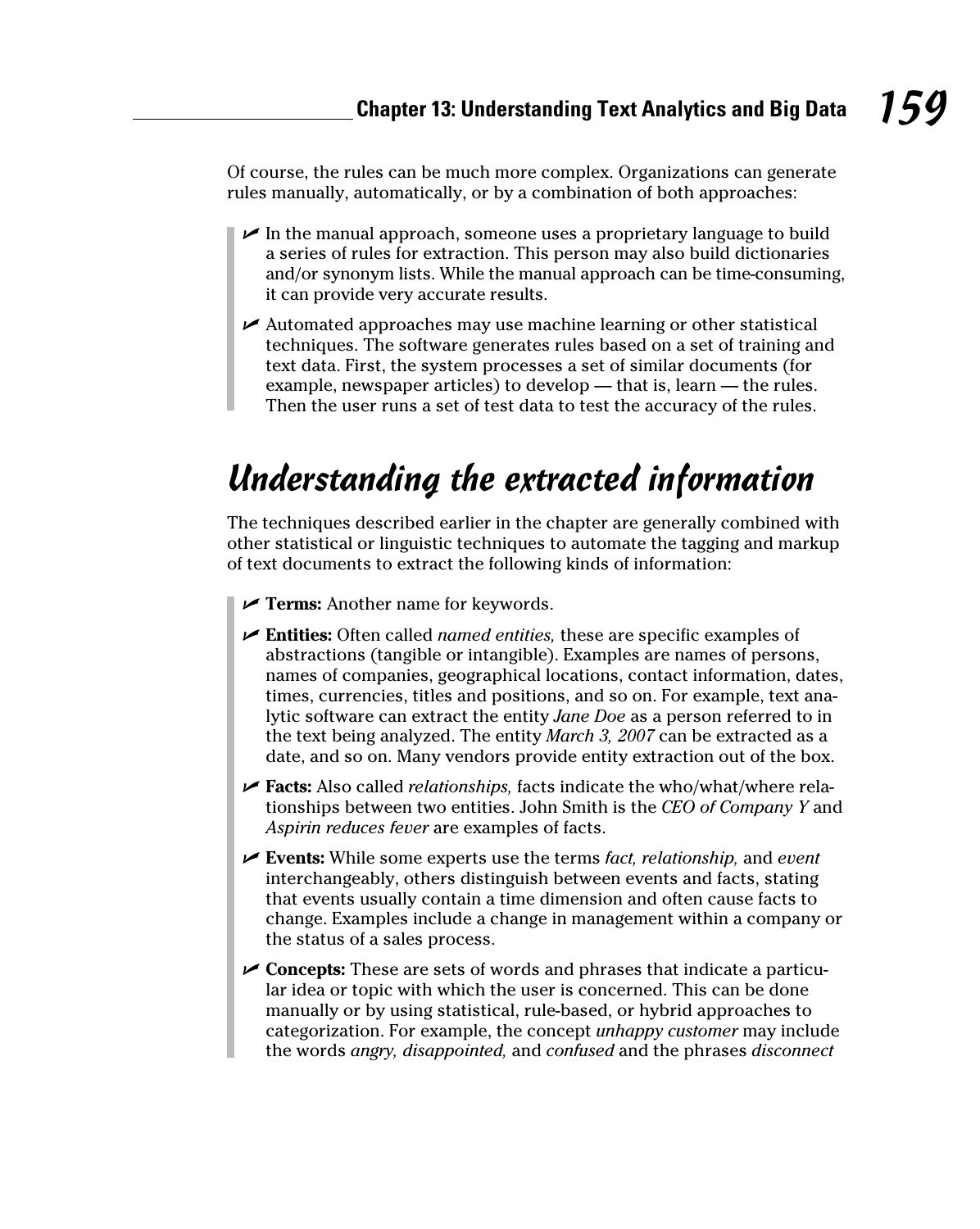*service, didn't call back,* and *waste of money* — among many others. Thus the concept *unhappy customer* can be extracted even without the words *unhappy* or *customer* appearing in the text. Concepts can be defined by users to suit their particular needs.

✓ **Sentiments:** Sentiment analysis is used to identify viewpoints or emotions in the underlying text. Some techniques do this by classifying text as, for example, subjective (opinion) or objective (fact), using machinelearning or NLP techniques. Sentiment analysis has become very popular in "voice of the customer" kinds of applications.

#### Taxonomies

Taxonomies are often critical to text analytics. A *taxonomy* is a method for organizing information into hierarchical relationships. It is sometimes referred to as a way of organizing categories. Because a taxonomy defines the relationships between the terms a company uses, it makes it easier to find and then analyze text.

For example, a telecommunications service provider offers both wired and wireless service. Within the wireless service, the company may support cellular phones and Internet access. The company may then have two or more ways of categorizing cellular phone service, such as plans and phone types. The taxonomy could reach all the way down to the parts of a phone itself.

Taxonomies can also use synonyms and alternate expressions, recognizing that cellphone, cellular phone, and mobile phone are all the same. These taxonomies can be quite complex and can take a long while to develop.



Some vendors will state that a taxonomy is not necessary when using their product and that business users can categorize already extracted information. This will actually depend on the subjects you're interested in. Often, the topics can be very complex, nuanced, or specific to a certain industry. That's going to require a focused taxonomy.

# Putting Your Results Together with Structured Data

After your unstructured data is structured, you can combine it with other structured information that might exist in your data warehouse, and then apply business intelligence or data-mining tools to gather further insight.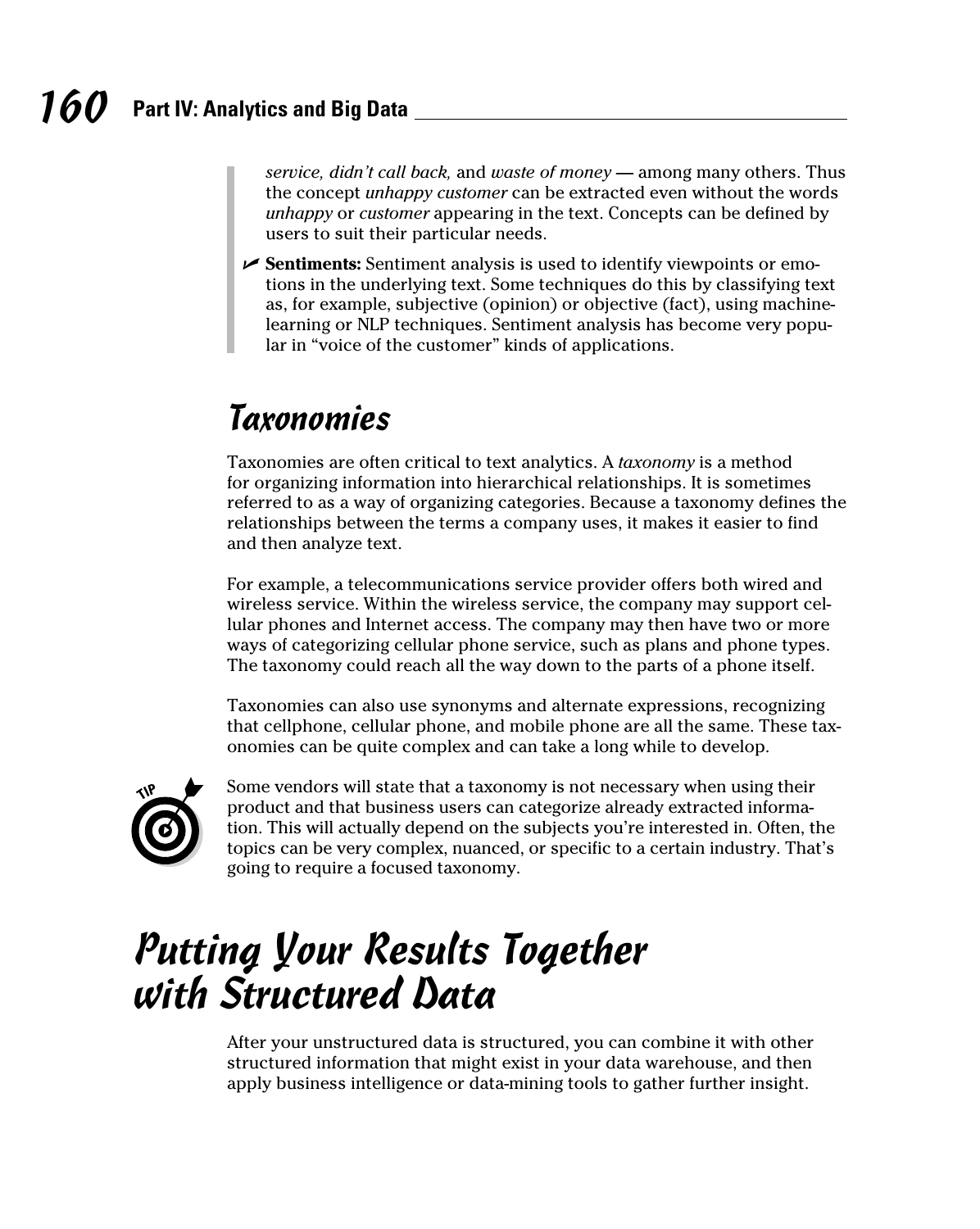For example, in Table 13-3, text analytics results are merged with structured billing information. You can see that the contents of Table 13-3 are the same as Table 13-1, except we've added a Segment column on the right. Essentially, you can match information from your customers that live in the billing system with the information from the call center notes. Of course, when prospects call in, no information is available to match; this is why "XXXX" appear in these rows.

| Table 13-3                      |               | <b>Marrying Structured and Unstructured Data</b> |                  |                |  |  |
|---------------------------------|---------------|--------------------------------------------------|------------------|----------------|--|--|
| <i><u><b>Identifier</b></u></i> | <b>Entity</b> | Issue                                            | <b>Sentiment</b> | <b>Segment</b> |  |  |
| Cust XYZ                        | Plan A        | <b>Roll-over minutes</b>                         | Neutral          | Gold           |  |  |
| Cust ABC                        | Plan A        | Roll-over minutes                                | Negative         | Silver         |  |  |
| XXXX                            | Plan A        | Expensive                                        | Neutral          | XXX            |  |  |
| <b>XXXX</b>                     | Plan A        | Data plan                                        | Neutral          | XXX            |  |  |
| Cust XYT                        | Plan A        | Data plan                                        | Negative         | <b>Bronze</b>  |  |  |

In this example, the structured data together with the unstructured data indicate that at least one of your customers is a gold customer, so it would be worthwhile for the company to make an extra effort to retain him or her. Of course, in reality, you will have a lot more data than this to work with.

# Putting Big Data to Use

The wireless promotion use case is just one example of how text analytics can be used to help gain insight into data. So, what if the data is big data? A big data use case would mean that the unstructured data being analyzed is either high volume, high velocity, or both. The following sections describe a few examples.

### Voice of the customer

Optimizing the customer experience and improving customer retention are dominant drivers for many service industries. Organizations concerned with these issues might ask questions such as

- $\triangleright$  What are major areas of complaints by customers and how are these changing over time?
- $\triangleright$  What is the level of satisfaction of customers with specific services?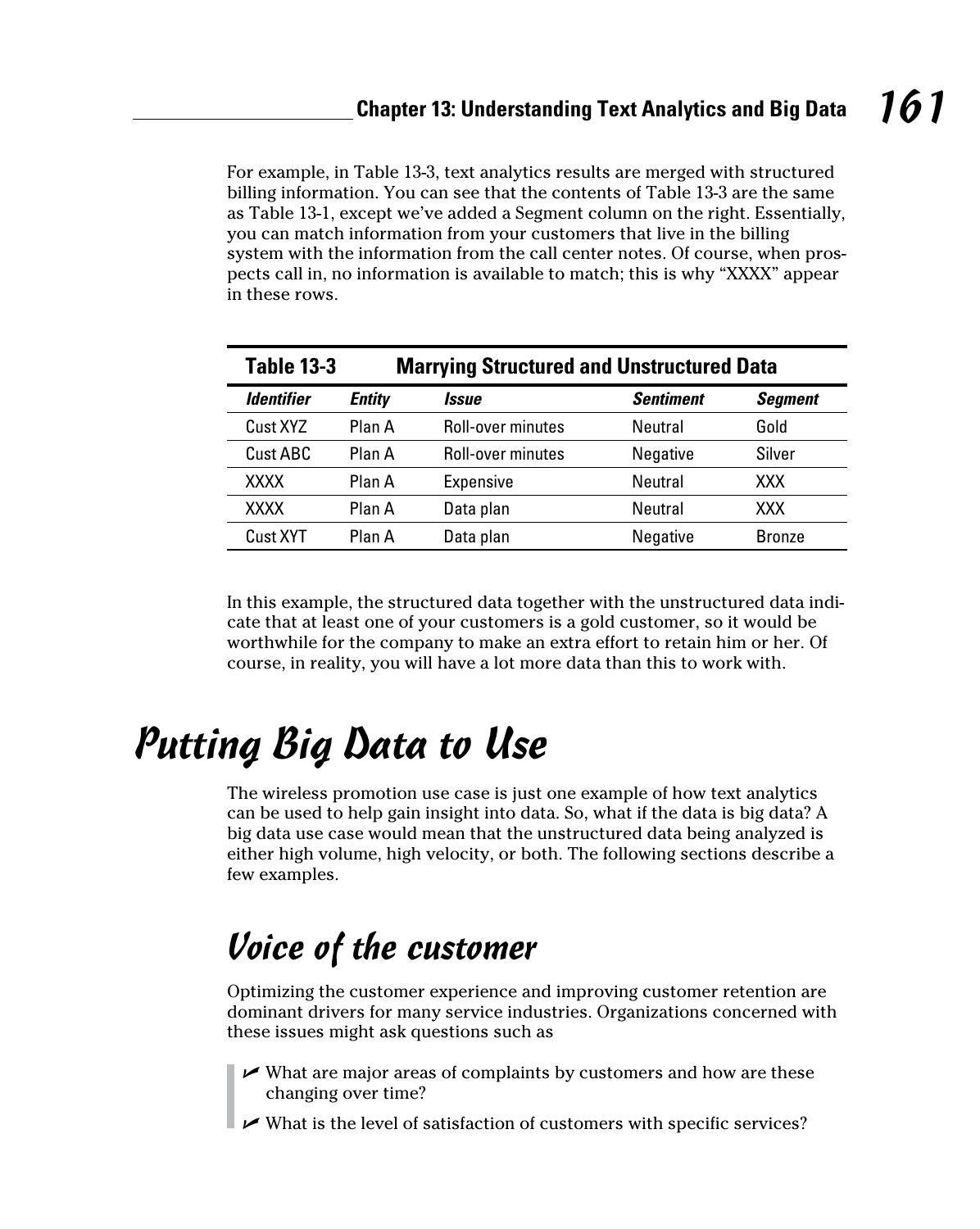- $\blacktriangleright$  What are the most frequent issues that lead to customer churn?
- $\boldsymbol{\nu}$  What are some key customer segments that provide higher potential upsell opportunities?

Information, such as e-mails to the company, customer satisfaction surveys, call center notes, and other internal documents, hold a lot of information about customer concerns and sentiment. Text analytics can help to identify and address causes of customer dissatisfaction in a timely manner. It can help improve brand image by proactively solving problems before they become a big sticking point with customers.

Is this a big data problem? It can be. It depends on the volume of the information. You may have a large volume of information that is delivered in batch mode. Companies may want to merge this data with structured data, as we discuss earlier in this chapter.

### Social media analytics

Another form of voice of the customer or customer experience management, social media analytics, has gotten a lot of visibility recently and, in fact, is helping to drive the text analytics market. In social media analytics, data across the Internet is gathered together. This includes unstructured text from blogs, microblogs, news articles, text from online forums, and so on. This huge stream of data is then analyzed — often using text analytics — to get answers to questions such as

- $\triangleright$  What are people saying about my brand?
- $\triangleright$  What do they like about my brand?
- $\triangleright$  What do they dislike about my brand?
- $\angle$  How does my brand compare to my competitors'?
- $\blacktriangleright$  How loyal are my customers?

And, social media isn't just being used by marketers concerned about their brand. The government is using it to look for terrorist conversations. Health agencies are using it to identify public health threats worldwide. The list goes on.

This is a big data use case, especially when you can work with a service provider that can assemble all the tweets from Twitter, together with all the other data.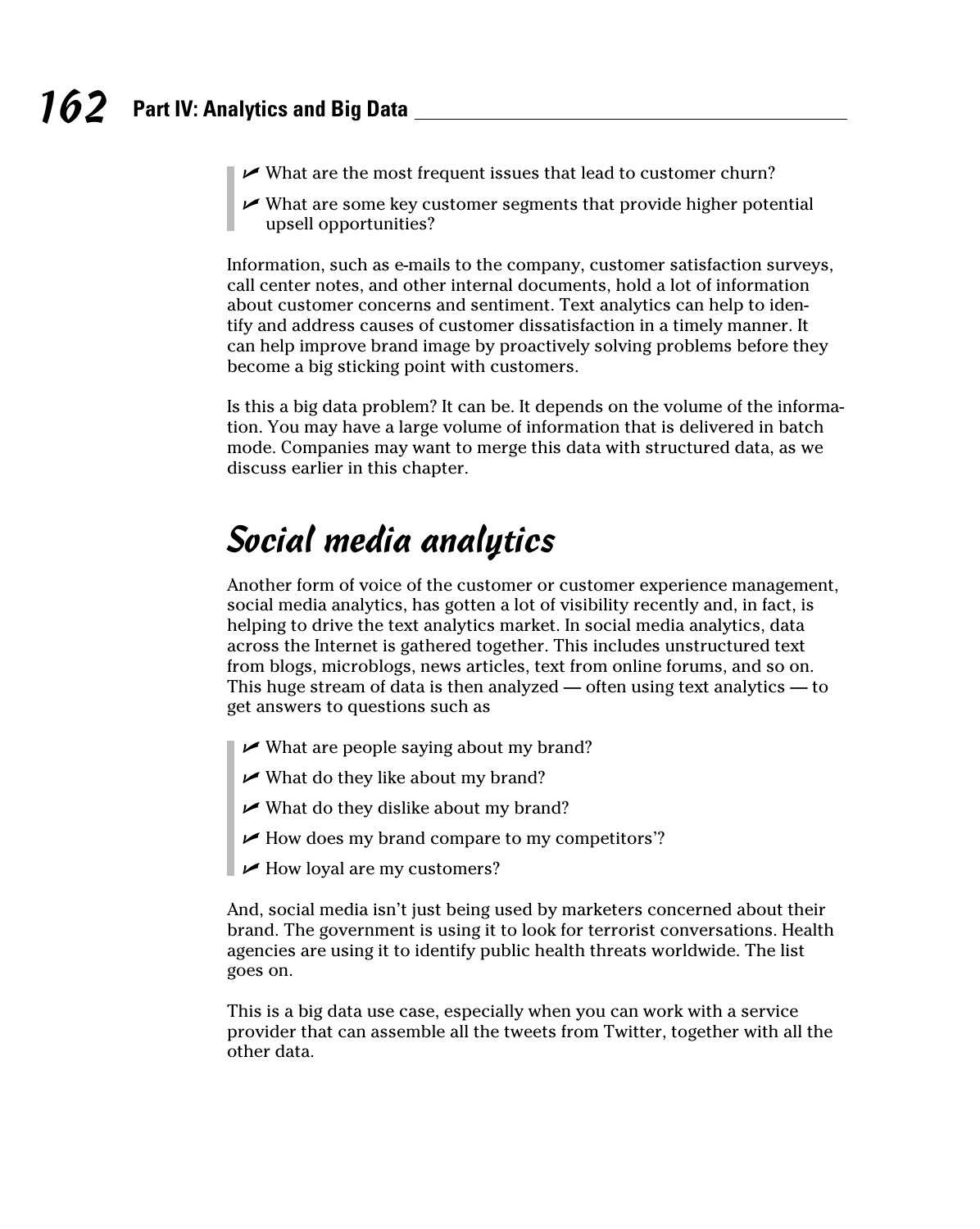#### **IBM Watson**

You may have seen a machine playing and winning *Jeopardy!* a few years ago. That machine is called Watson. IBM Watson is a set of technologies that processes and analyzes massive amounts of both structured and unstructured data in a unique way. Watson can process and analyze information from 200 million books in three seconds. While Watson is very advanced, it uses technologies that are commercially available with some "secret sauce" technologies that IBM Research has either enhanced or developed. It combines software technologies from big data, content and predictive analytics, and industry-specific software to make it work. IBM is working together with the medical industry to develop a Watson for that industry. It is only the first in a series of Watsons that IBM will develop with its partners.

So what is this secret sauce? Watson understands natural language, generates and evaluates hypotheses, and adapts and learns.

First, Watson uses Natural Language Processing. IBM is using a set of annotators to extract information like symptoms, age, location, and so on. Watson is processing vast amounts of this unstructured data quickly, using an architecture designed for this.

Second, Watson works by generating *hypotheses* that are potential answers to a question. It is trained by feeding question-and-answer (Q/A) data into the system. In other words, it is shown representative questions and it learns from the supplied answers. This is called *evidence-based learning*. The goal is to generate a model that can produce a confidence score (think logistic regression with a bunch of attributes). Watson starts with a generic statistical model, then look at the first Q/A, and use that to tweak coefficients. As it gains more evidence, it continues

to tweak the coefficients until it can "say" that confidence is high. Training Watson is key because what is really happening is that the trainers are building statistical models that are scored. At the end of the training, Watson has a system that has feature vectors and models so that eventually it can use the model to probabilistically score the answers. The key here is something that *Jeopardy!* did not showcase, which is that it is not deterministic (that is, using rules). Watson is probabilistic and that makes it dynamic.

When Watson generates a hypothesis, it then scores the hypothesis based on the evidence. Its goal is to get the right answer for the right reason. (So, theoretically, if five symptoms must be positive for a certain disease and four must be negative and Watson only has four of the nine pieces of information, it could ask for more.) The hypothesis with the highest score is presented. By the end of the analysis, Watson is confident when it knows the answer and when it doesn't know the answer.

Here's an example. Suppose that you see your doctor because you are not feeling well. Specifically, you might have heart palpitations, fatigue, hair loss, and muscle weakness. You decide to go see a doctor to determine whether something is wrong with your thyroid or whether it is something else. If your doctor has access to a Watson system, he could use it to help advise him regarding your diagnosis. In this case, Watson would already have ingested and curated all the information in books and journals associated with thyroid disease. It also has the diagnosis and related information from other patients from this hospital and other doctors in the practice from the electronic medical records of prior cases that it has in its data banks.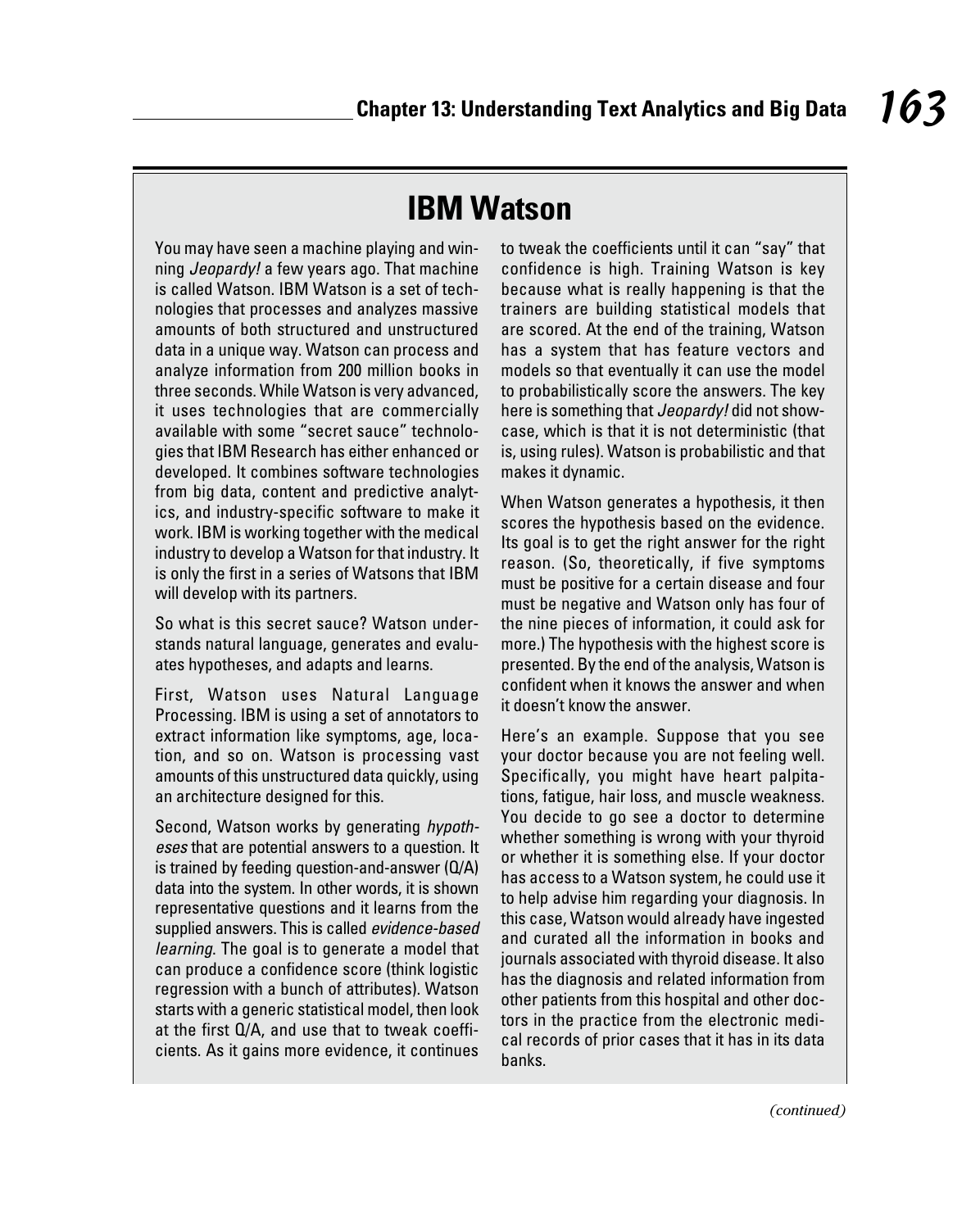*(continued)*

Based on the first set of symptoms you might report, it would generate a hypothesis along with probabilities associated with the hypothesis (for example, 60 percent hyperthyroidism, 40 percent anxiety, and so on). It might then ask for more information. As it is fed this information, such as patient history, Watson would continue to refine its hypothesis along with the probability of the hypothesis being correct. After it is given all the information and it iterates through it and presents the diagnosis with the highest confidence level, the physician would

use this information to help assist him in making the diagnosis and developing a treatment plan. If Watson doesn't know the answer, it will state that it does not have an answer or doesn't have enough information to provide an answer.

IBM likens the process of training a Watson to teaching a child how to learn. A child can read a book to learn. However, he can also learn by a teacher asking questions and reinforcing the answers about that text.

# Text Analytics Tools for Big Data

In the following sections, we provide an overview of some of the players in this market. Some are small while others are household names. Some call what they do *big data text analytics,* while some just refer to it as *text analytics.*

#### **Attensity**

Attensity ([www.attensity.com](http://www.attensity.com/)) is one of the original text analytics companies that began developing and selling products more than ten years ago. At this time, it has over 150 enterprise customers and one of the world's largest NLP development groups. Attensity offers several engines for text analytics. These include Auto-Classification, Entity Extraction, and Exhaustive Extraction. Exhaustive Extraction is Attensity's flagship technology that automatically extracts facts from parsed text (who did what to whom, when, where, under what conditions) and organizes this information.

The company is focused on social and multichannel analytics and engagement by analyzing text for reporting from internal and external sources and then routing it to business users for engagement. It recently purchased Biz360, a social media company that aggregates huge streams of social media. It has developed a grid computing system that provides highperformance capabilities for processing massive amounts of real-time text. Attensity uses a Hadoop framework (MapReduce, HDFS, and HBase) to store data. It also has a data-queuing system that creates an orchestration process that recognizes spikes in inbound data and adjusts processing across more/ less servers as needed.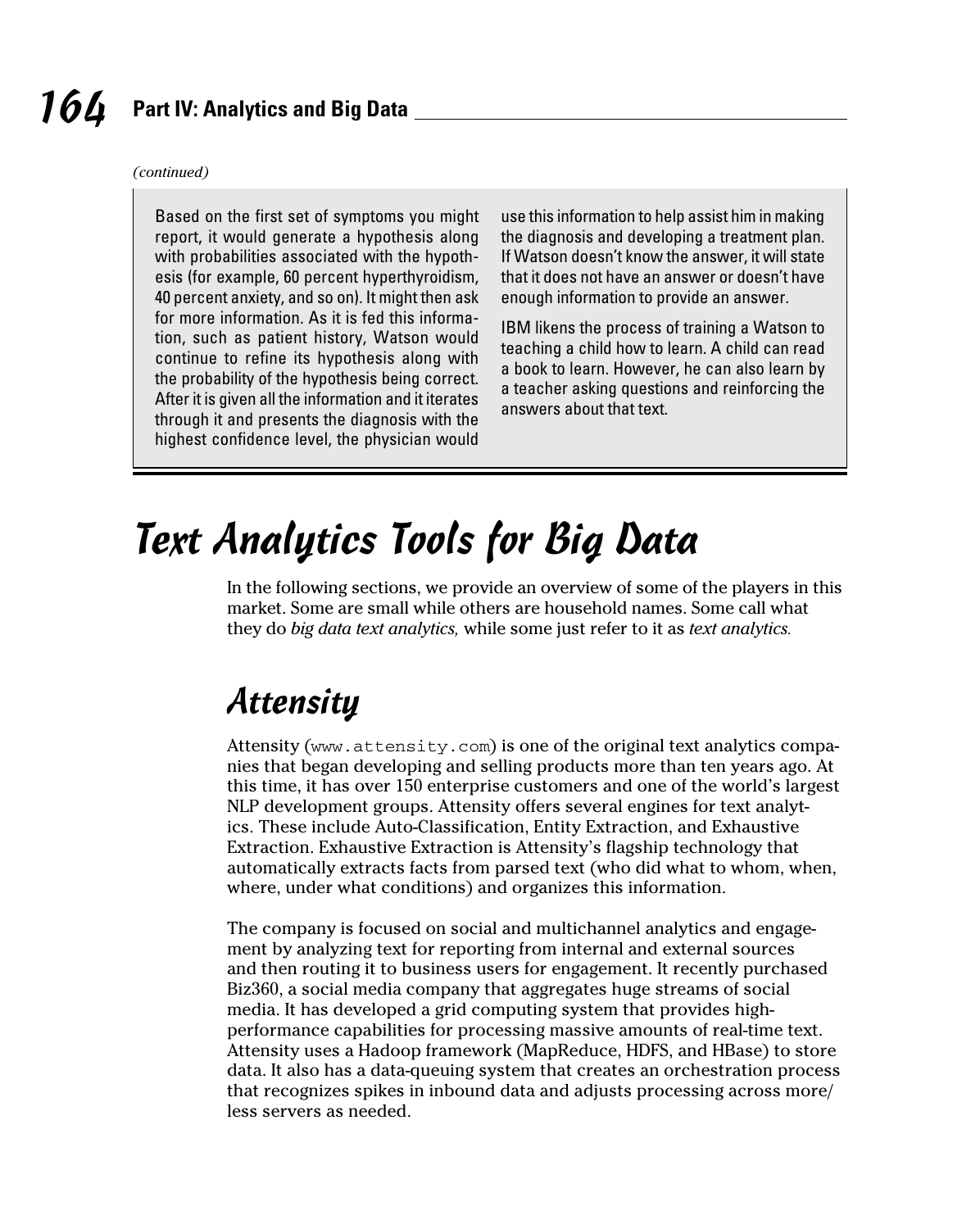#### Clarabridge

Another pure-play text analytics vendor, Clarabridge ([www.clarabridge.](http://www.clarabridge.com/) [com](http://www.clarabridge.com/)) is actually a spin-off of a business intelligence (BI) consulting firm (called Claraview) that realized the need to deal with unstructured data. Its goal is to help companies drive measurable business value by looking at the customer holistically, pinpointing key experiences and issues, and helping everyone in an organization take actions and collaborate in real time. This includes real-time determination of sentiment and classification of customer feedback data / text and staging the verbatim for future processing into the Clarabridge system.

At this time, Clarabridge is offering its customers some sophisticated and interesting features, including single-click root cause analysis to identify what is causing a change in the volume of text feeds, sentiment, or satisfaction associated with emerging issues. It also offers its solution as a Software as a Service (SaaS).

### IBM

Software giant IBM ([www.ibm.com](http://www.ibm.com/)) offers several solutions in the text analytics space under its Smarter Planet strategy umbrella. Aside from Watson and IBM SPSS (see Chapter 12 for more on SPSS), IBM also offers IBM Content Analytics with Enterprise Search (ICAES). IBM Content Analytics was developed based on work done at IBM Research.

IBM Content Analytics is used to transform content into analyzed information, and this is available for detailed analyses similar to the way structured data would be analyzed in a BI toolset. IBM Content Analytics and Enterprise Search were once two separate products. The converged solution targets both enhanced enterprise search that uses text analytics, as well as standalone content analytics needs. ICAES has tight integration with the IBM InfoSphere BigInsights platform, enabling very large search and content analytics collections.

# OpenText

OpenText ([www.opentext.com](http://www.opentext.com/)), a Canadian-based company, is probably best known for its leadership in enterprise information management (EIM) solutions. Its vision revolves around managing, securing, and extracting value from the unstructured data of enterprises. It provides what it terms "semantic middleware." According to the company, its semantic technology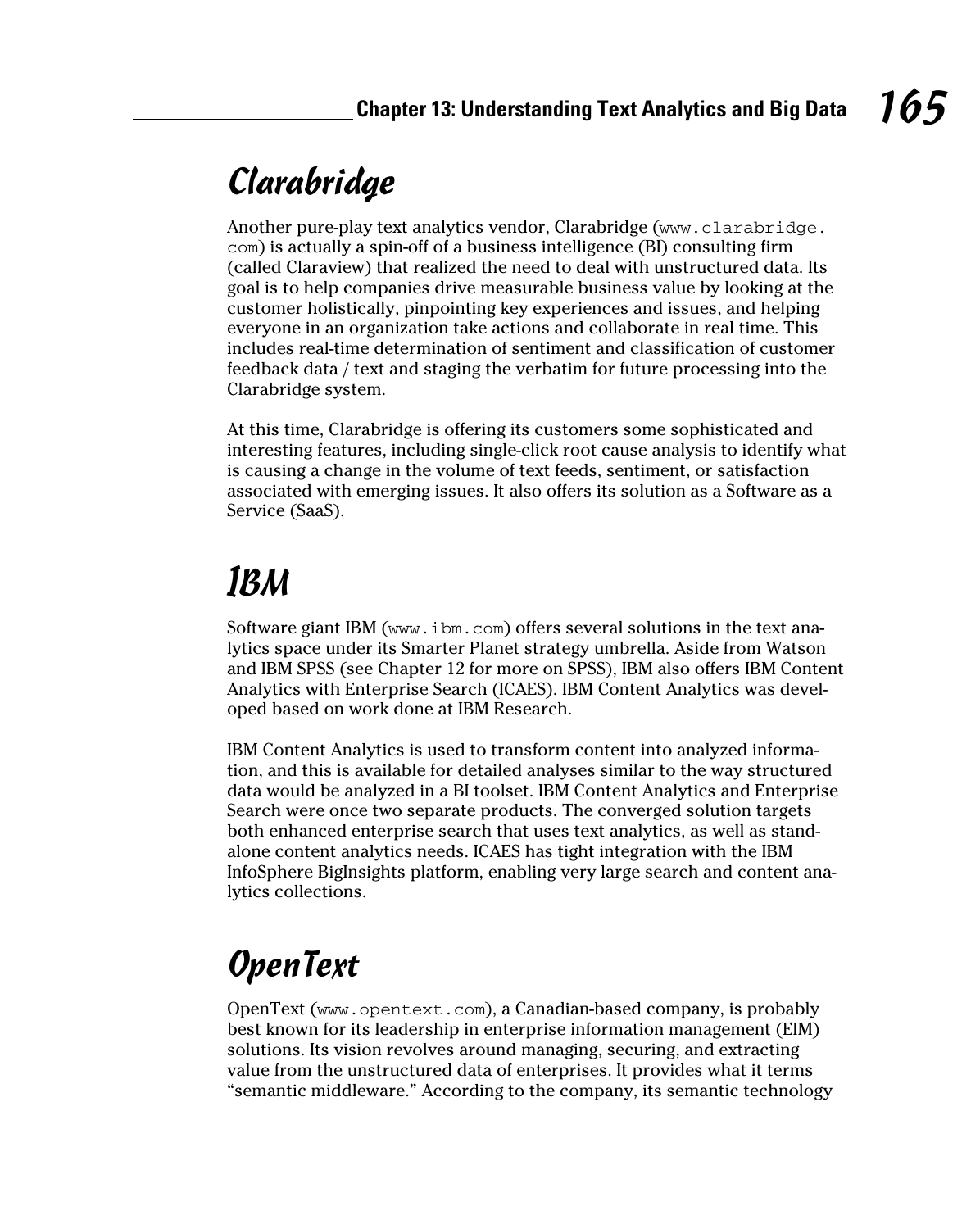evolution is rooted in its capability "to enable real-time analytics with high accuracy on large data sets (that is, content) across languages, formats, and industry domains." The idea behind semantic middleware is that semantics can be exposed at different levels and work with different technologies (for example, document management, predictive analytics, and so on) to address business issues. In other words, the text analytics can be enabled and utilized where needed. OpenText provides this middleware as a stand-alone product to be used in a variety of solutions as well as embedded in its products.



The idea of pluggable semantic enablers is starting to gain more steam, and smaller players are also looking at ways that these enablers can provide value to big data applications.

### SAS

SAS ([www.sas.com](http://www.sas.com/)) has been solving complex big data problems for a long time. Several years ago, it purchased text analytics vendor Teragram to enhance its strategy to use both structured and unstructured data in analysis and to integrate this data for descriptive and predictive modeling. Now, its text analytics capabilities are part of its overall analytics platform and text data is viewed as simply another source of data.

SAS continues to innovate in the area of high-performance analytics to ensure that performance meets customer expectations. The goal is to take problems that used to take weeks to solve and solve them in days, or problems that used to take days to solve and solve them in minutes instead. For example, the SAS High Performance Analytics Server is an in-memory solution that allows you to develop analytical models using complete data, not just a subset of aggregate data. SAS says that you can use thousands of variables and millions of documents as part of this analysis. The solution runs on EMC Greenplum or Teradata appliances as well as on commodity hardware using Hadoop Distributed File System (HDFS).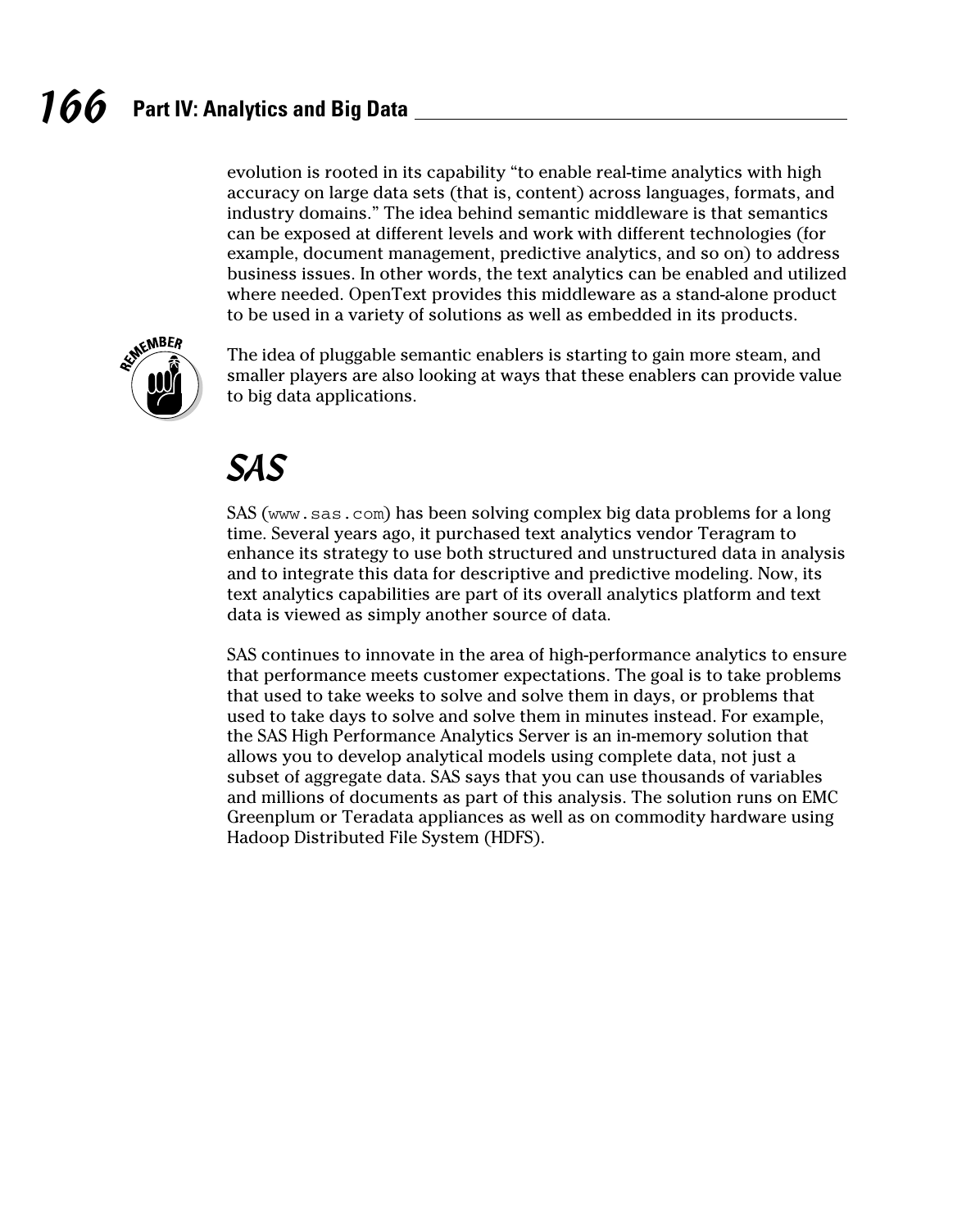### **Chapter 14**

# **Customized Approaches for Analysis of Big Data**

. . . . . . . . . . .

#### In This Chapter

- ▶ New models and approaches evolving to support big data analysis
- ▶ Full custom versus semi-custom analysis approaches
- ▶ Optimal environment for big data analysis

------------

 $\triangleright$  Big to small is the goal

. . . . . . . . .

The beauty of big data is that, theoretically, all the data you need, both inside and outside of your company, can be used to drive your analysis. Ideally, this means that if you increase the amount or type of data you analyze, you can derive new insights from it.

------------------------

As we discuss in Chapters 12 and 13, many tools used to analyze big data are an evolution of what's already out there in the market in terms of business intelligence and advanced analysis. These include data-mining software, predictive modeling, advanced statistics, and text analytics. As we also mention in the previous two chapters, often, vendors have had to rewrite their algorithms to run this software across new big data infrastructures.

Figure 14-1 shows the focus of this chapter.

According to some experts in the field, the mind-set around analyzing big data is different than traditional analysis and is one of exploration and experimentation — going where the data takes you. While others disagree, the reality is that the big data analytics ecosystem will require some new technology platforms, algorithms, and skill sets to support this kind of analysis — especially when it comes to pushing the envelope in terms of what can be done. Because we are in the early stages of big data usage and adoption, a large percentage of the analysis will need to be delivered in the form of "customized" or "special-purpose" applications. This chapter examines some of these changes and describes how to address them.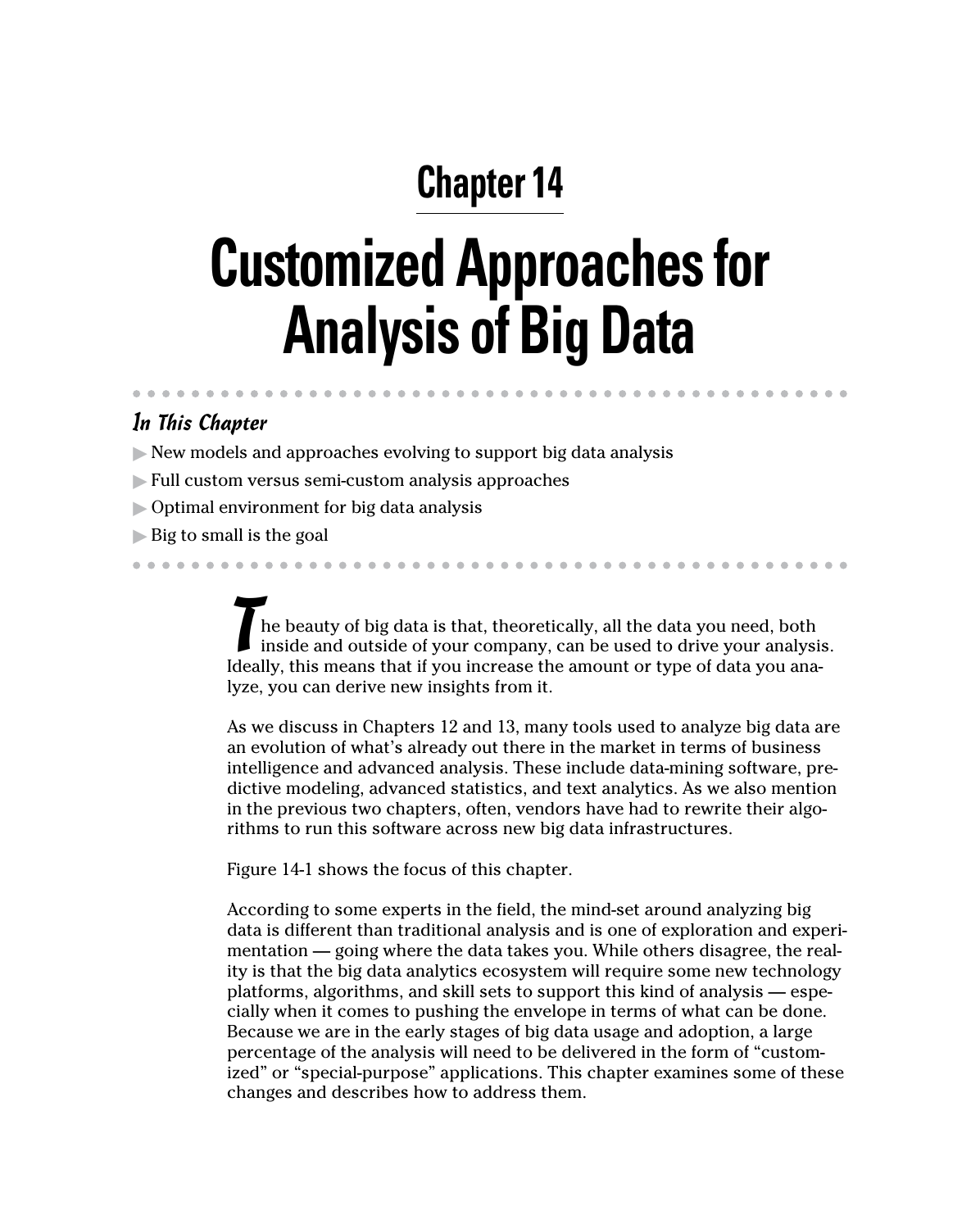

# Building New Models and Approaches to Support Big Data

Big data analysis has gotten a lot of hype recently, and for good reason. Companies are excited to be able to access and analyze data that they've been collecting or want to gain insight from, but have not been able to manage or analyze effectively. These companies know that something is out there, but until recently, have not been able to mine it. This pushing the envelope on analysis is an exciting aspect of the big data analysis movement. It might involve visualizing huge amounts of disparate data, or it might involve advanced analyzed streaming at you in real time. It is evolutionary in some respects and revolutionary in others.

# Characteristics of big data analysis

So, what's different when your company is pushing the envelope with big data analysis? We talk a little bit about this in Chapter 12. We describe that the infrastructure supporting big data analysis is different and algorithms have been changed to be infrastructure aware.

Big data analysis should be viewed from two perspectives:

- $\triangleright$  Decision-oriented
- ✓ Action-oriented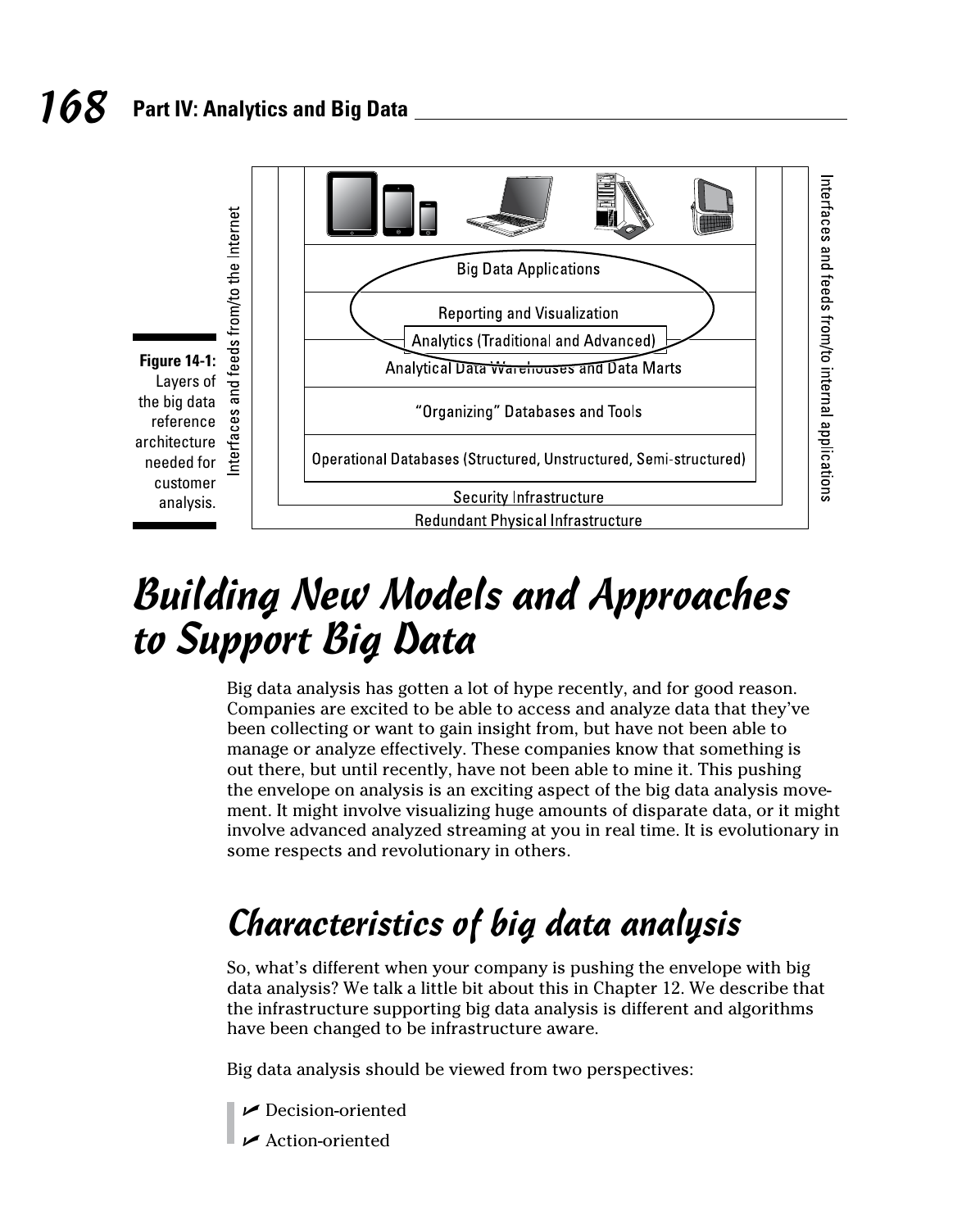Decision-oriented analysis is more akin to traditional business intelligence. We look at selective subsets and representations of larger data sources and try to apply the results to the process of making business decisions. Certainly these decisions might result in some kind of action or process change, but the purpose of the analysis is to augment decision making.

Action-oriented analysis is used for rapid response, when a pattern emerges or specific kinds of data are detected and action is required. We discuss these kinds of use cases throughout the book, but here is where the "rubber meets the road." Taking advantage of big data through analysis and causing proactive or reactive behavior changes offer great potential for early adopters.

Finding and utilizing big data by creating analysis applications can hold the key to extracting value sooner rather than later. To accomplish this task, it is more effective to build these custom applications from scratch or by leveraging platforms and/or components. We cover this topic later in this chapter.

First, we look at some of the additional characteristics of big data analysis that make it different from traditional kinds of analysis aside from the three Vs of volume, velocity, and variety:

- ✓ **It can be** *programmatic.* One of the biggest changes in terms of analysis is that in the past you were dealing with data sets you could manually load into an application and visualize and explore. With big data analysis, you may be faced with a situation where you might start with the raw data that often needs to be handled *programmatically* (using code) to manipulate it or to do any kind of exploration because of the scale of the data.
- ✓ **It can be** *data driven.* While many data scientists use a hypothesisdriven approach to data analysis (develop a premise and collect data to see whether that premise is correct), you can also use the data to drive the analysis — especially if you've collected huge amounts of it. For example, you can use a machine-learning algorithm (for more on machine learning, see Chapter 12) to do this kind of hypothesis-free analysis.
- ✓ **It can use a lot of** *attributes.* In the past, you might have been dealing with hundreds of attributes or characteristics of that data source. Now you might be dealing with hundreds of gigabytes of data that consist of thousands of attributes and millions of observations. Everything is now happening on a larger scale.
- ✓ **It can be** *iterative.* More compute power means that you can iterate on your models until you get them the way you want them. Here's an example. Assume that you're building a model that is trying to find the predictors for certain customer behaviors associated with certain products. You might start off extracting a reasonable sample of data or connecting to where the data resides. You might build a model to test a hypothesis.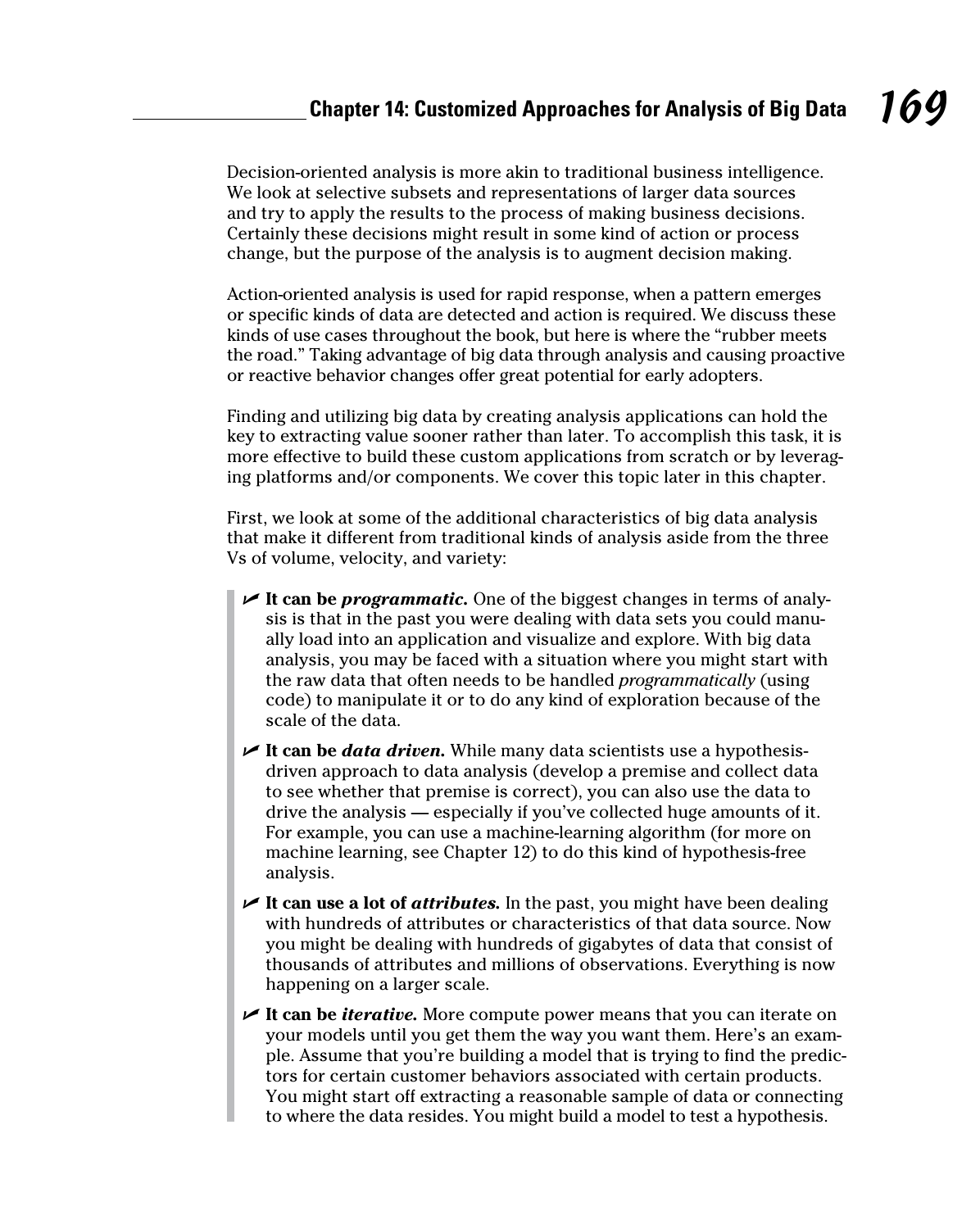Whereas in the past you might not have had that much memory to make your model work effectively, you will need a tremendous amount of physical memory to go through the necessary iterations required to train the algorithm. It may also be necessary to use advanced computing techniques like natural language processing or neural networks that automatically evolve the model based on learning as more data is added.

✓ **It can be** *quick* **to get the compute cycles you need by leveraging a cloud-based Infrastructure as a Service.** With Infrastructure as a Service (IaaS) platforms like Amazon Cloud Services (ACS), you can rapidly provision a cluster of machines to ingest large data sets and analyze them quickly.

Now that you have a better understanding of some of the characteristics, look at some of the means at your disposal for analyzing big data.

# Understanding Different Approaches to Big Data Analysis

In many cases, big data analysis will be represented to the end user through reports and visualizations. Because the raw data can be incomprehensively varied, you will have to rely on analysis tools and techniques to help present the data in meaningful ways. Traditionally generated reports are familiar, but they may not be able to provide new insights or create the unanticipated findings decision makers are searching for. Data visualization techniques will help, but they too will need to be enhanced or supported by more sophisticated tools to address big data.

While traditional reporting and visualization are familiar, they are insufficient, so it will become necessary to create new applications and approaches for analysis of big data. Otherwise, you will be in a holding pattern until vendors begin to catch up with the demand. Even when they catch up, the resulting solution may not do what you need. Early adoption of big data requires the creation of new applications designed to address analysis requirements and time frames. Why is this so important? It is important because a wellused representation from traditional data analysis will be inadequate.

These new applications will fall broadly into two categories: custom (coded from scratch) or semi-custom (based on frameworks or components). We examine some examples to help understand why and how we can use these approaches to make big data more useful in our daily work lives sooner rather than later.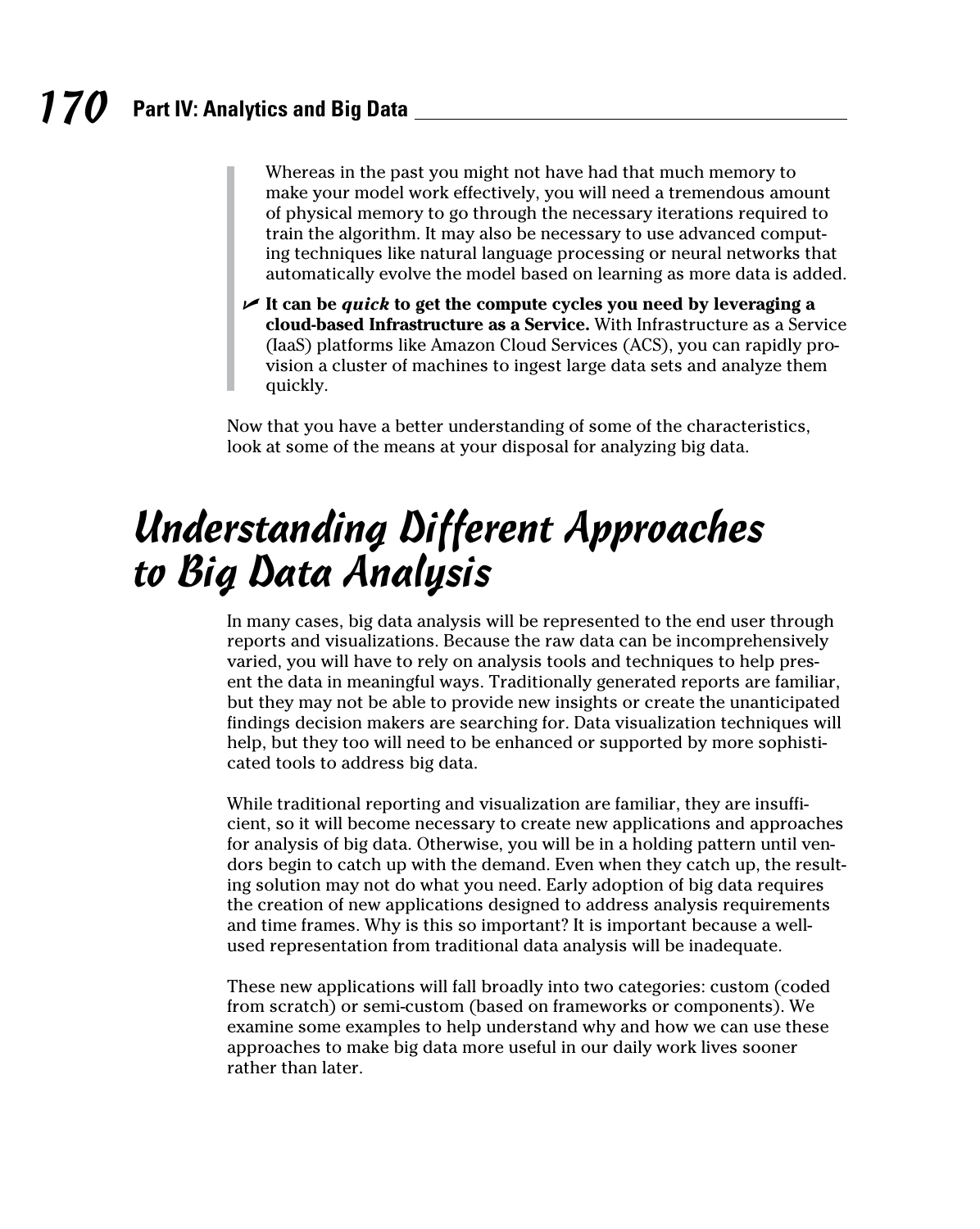#### Custom applications for big data analysis

In general, a custom application is created for a specific purpose or a related set of purposes. Certain areas of a business or organization will always require a custom set of technologies to support unique activities or to provide a competitive advantage. For example, if you are involved in financial services, you want your trading applications to be faster and more accurate than your competitors'. In contrast, the applications that do your client billing probably do not need very much specialization, so a packaged system can do the trick.

For big data analysis, the purpose of custom application development is to speed the time to decision or the time to action. As big data evolves as a science and a market, software vendors of traditional solutions will be slow to bring new technologies to market. Little value exists in a big data infrastructure if very few opportunities are available to decide or act upon because of the lack of analysis capabilities germane to the business area. As we discuss in Chapters 12 and 13, some packages support a wide variety of analysis techniques for big data. The vendors discussed in these chapters can utilize their technology components to help build solutions for their customers. However, the reality is that there is no such thing as a completely packaged application that will work out of the box for a sophisticated big data solution. We now examine some additional options that are available for those of us who may need custom analysis applications for big data.

#### R environment

The "R" environment is based on the "S" statistics and analysis language developed in the 1990s by Bell Laboratories. It is maintained by the GNU project and is available under the GNU license. Over the years, many users of S and R have contributed greatly to the base system, enhancing and expanding its capabilities. While challenging to fully comprehend, its depth and flexibility make it a compelling choice for analytics application developers and "power users." In addition, the CRAN (Comprehensive R Archive Network) R project maintains a worldwide set of File Transfer Protocol (FTP) and web servers with the most up-to-date versions of the R environment. A commercially supported, enterprise version of R is also available from Revolution Analytics in Palo Alto, California ([www.revolution-computing.com](http://www.revolution-computing.com/)).

More specifically, R is an integrated suite of software tools and technologies designed to create custom applications used to facilitate data manipulation, calculation, analysis, and visual display. Among other advanced capabilities, it supports

- $\blacktriangleright$  Effective data-handling and manipulation components.
- ✓ Operators for calculations on arrays and other types of ordered data.
- $\triangleright$  Tools specific to a wide variety of data analyses.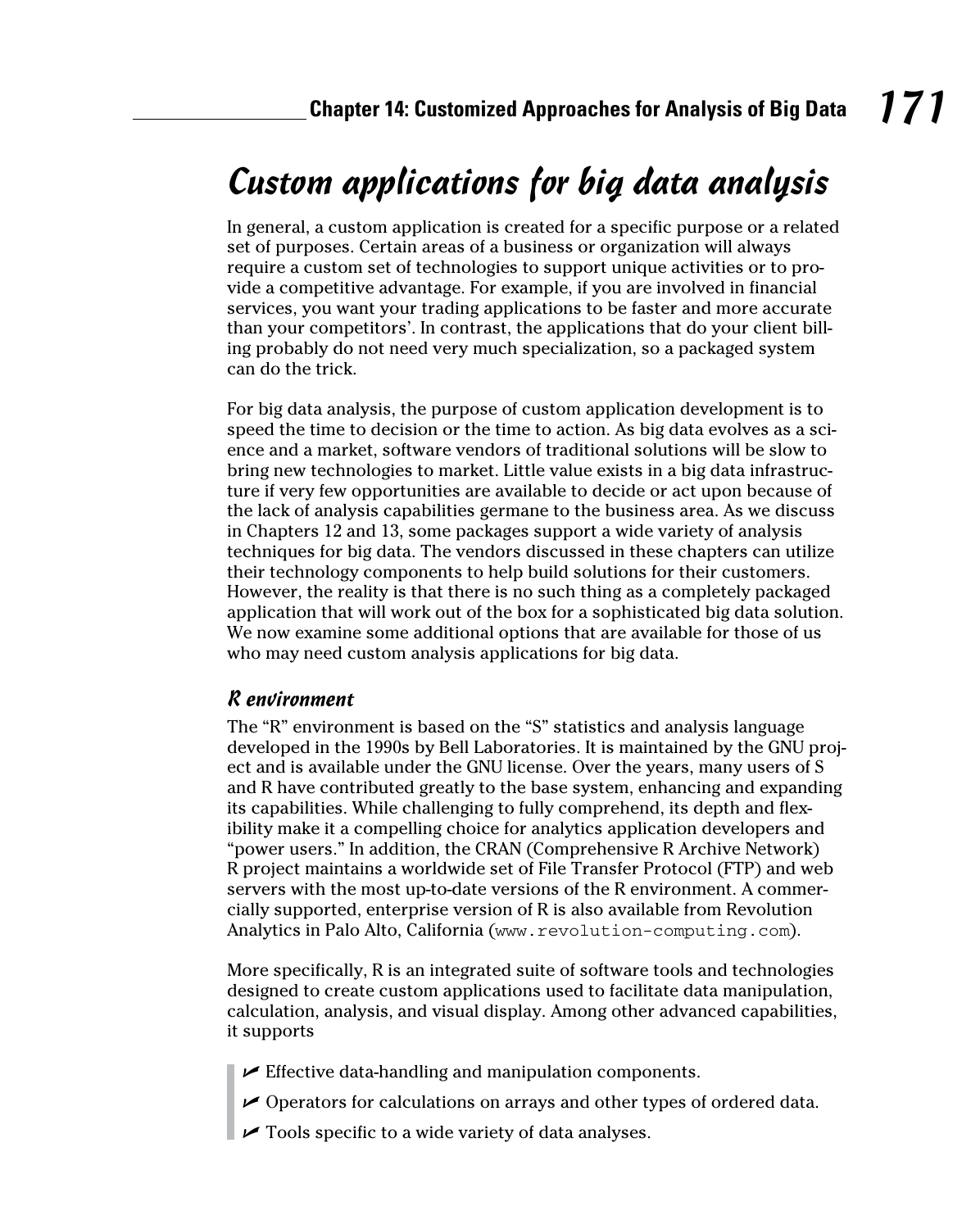- $\blacktriangleright$  Advanced visualization capabilities.
- $\angle$  S programming language designed by programmers, for programmers with many familiar constructs, including conditionals, loops, userdefined recursive functions, and a broad range of input and output facilities. Most of the system-supplied functions are written in the S language.

R is a vehicle for developing new methods of interactive big data analysis. It has developed rapidly and has been extended by a large collection of *packages.* It is well suited to single-use, custom applications for analysis of big data sources.

#### Google Prediction API

The Google Prediction API is an example of an emerging class of big data analysis application tools. It is available on the Google developers website and is well documented and provided with several mechanisms for access using different programming languages. To help you get started, it is freely available (with some restrictions) for six months. Subsequent licensing is very modest and project based.

The Prediction API is fairly simple. It looks for patterns and matches them to proscriptive, prescriptive, or other existing patterns. While performing its pattern matching, it also "learns." In other words, the more you use it, the smarter it gets. What kinds of things could you "learn" from using the Prediction API? Suppose that you wanted to understand consumer behavior. You might want to source postings from Facebook, Twitter, Amazon, and/or foursquare social sites looking for specific patterns of behavior. If you are a consumer products company, you might want to suggest new or existing products based on the information on the social sites. If you are a Hollywood production company, you might want to notify people of a new movie with one of their favorite stars. The Prediction API gives you the opportunity to predict (or even encourage) future behaviors by analyzing habits and prior actions.

Prediction is implemented as a RESTful API with language support for .NET, Java, PHP, JavaScript, Python, Ruby, and many others. Google also provides scripts for accessing the API as well as a client library for R.

Predictive analysis is one of the most powerful potential capabilities of big data, and the Google Prediction API is a very useful tool for creating custom applications.

As big data evolves, many new types of custom application tools will be introduced to the market. Some may resemble R, and others (like Google Prediction API) will be introduced as APIs or libraries that programmers can use to create new ways to compute and analyze big data. In the real world, many people do not have software developers available to code custom applications. Fortunately, some other means are available and emerging that you can use to address the needs of analysis users.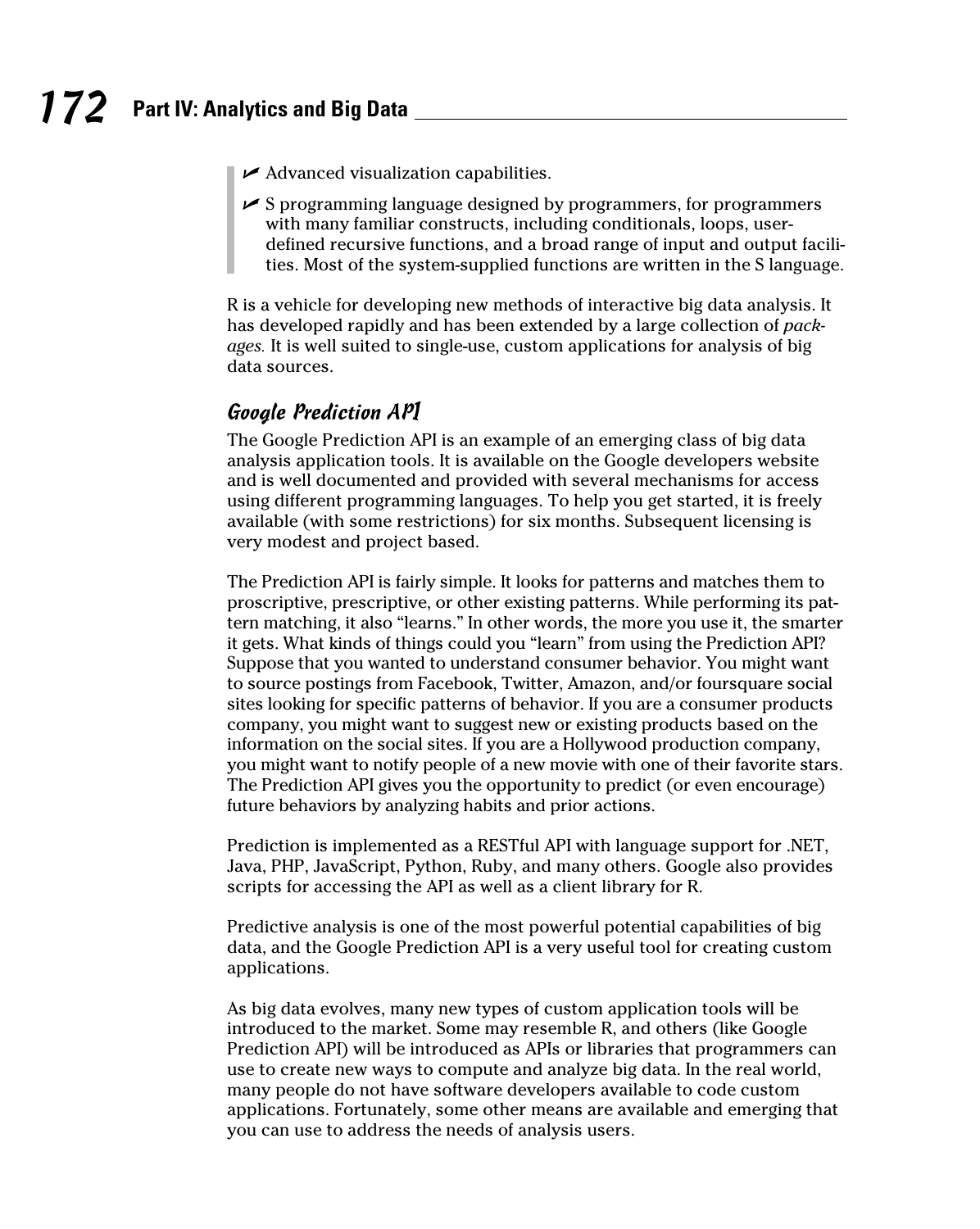#### Semi-custom applications for big data analysis

In truth, what many people perceive as custom applications are actually created using "packaged" or third-party components like libraries. It is not always necessary to completely code a new application. (When it is necessary, no substitute exists.) Using packaged applications or components requires developers or analysts to write code to "knit together" these components into a working custom application. The following are reasons why this is a sound approach:

- ✓ **Speed to deployment:** Because you don't have to write every part of the application, the development time can be greatly reduced.
- ✓ **Stability:** Using well-constructed, reliable, third-party components can help to make the custom application more resilient.
- ✓ **Better quality:** Packaged components are often subject to higher quality standards because they are deployed into a wide variety of environments and domains.
- ✓ **More flexibility:** If a better component comes along, it can be swapped into the application, extending the lifetime, adaptability, and usefulness of the custom application.

Another type of semi-custom application is one where the source code is available and is modified for a particular purpose. This can be an efficient approach because there are quite a few examples of application building blocks available to incorporate into your semi-custom application. Some of these include:

- ✓ **TA-Lib:** The Technical Analysis library is used extensively by software developers who need to perform technical analysis of financial market data. It is available as open source under the BSD license, allowing it to be integrated into semi-custom applications.
- ✓ **JUNG:** The Java Universal Network Graph framework is a library that provides a common framework for analysis and visualization of data that can be represented by a graph or network. It is useful for social network analysis, importance measures (PageRank, hits), and data mining. It is available as open source under the BSD license.
- ✓ **GeoTools:** An open source geospatial toolkit for manipulating GIS data in many forms, analyzing spatial and non-spatial attributes or GIS data, and creating graphs and networks of the data. It is available under the GPL2 license, allowing for integration into semi-custom applications.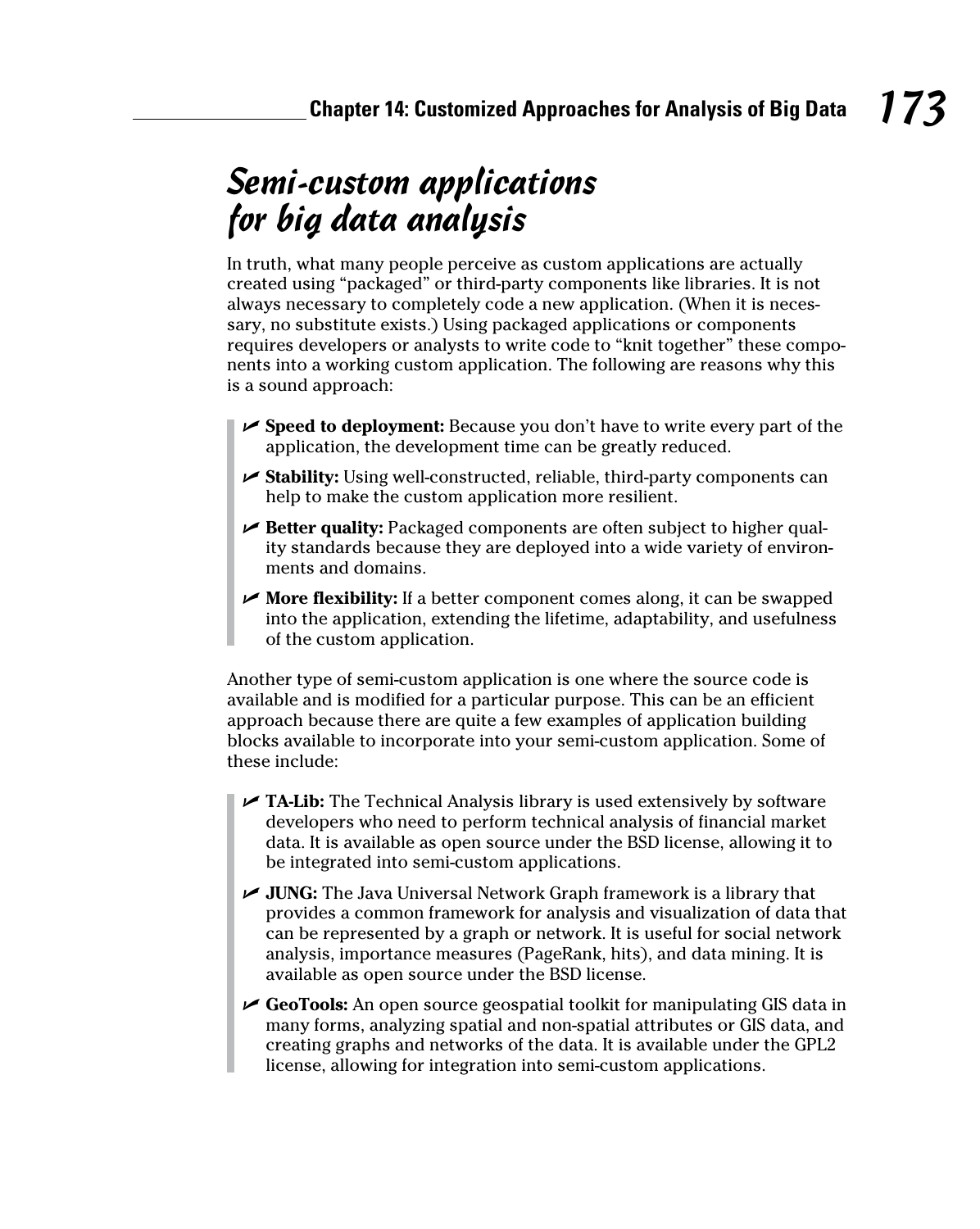#### **Going mobile**

It is true that many (if not all) mobile applications are custom. Some third-party package providers offer mobile access, often through a mobile application, but they are generally not useful outside the providers' interests. As a

result, many of the emerging custom component developers are delivering technology that can help create mobile applications for big data more easily.

The velocity of big data, coupled with its variety, will cause a move toward real-time observations, allowing better decision making or quick action. As the market evolves, it is likely that most of these observations will be the result of custom applications designed to augment the ability to react to changes in the environment. Analysis frameworks and components will help to create, modify, share, and maintain these applications with greater ease and efficiency.

### Characteristics of a Big Data Analysis Framework

Even though new sets of tools continue to be available to help you manage and analyze big data more effectively, you may not be able to get what you need from what's already out there. In addition, a range of technologies that we talk about earlier in this book can support big data analysis and also support requirements such as availability, scalability, and high performance. Some of these technologies include big data appliances, columnar databases, in-memory databases, nonrelational databases, and massively parallel processing engines. Chapters 1, 4, and 7 cover these topics in more detail.

So, what are business users looking for when it comes to big data analysis? The answer to that question depends on the type of business problem they are trying to solve. Earlier in the chapter, we discuss decision orientation and action orientation as two broad types of business challenges. Many of the characteristics are common to both, and because decisions often lead to actions, the commonality is required. Some important considerations you need to take in as you select a big data application analysis framework include the following:

✓ **Support for multiple data types:** Many organizations are incorporating, or expect to incorporate, all types of data as part of their big data deployments, including structured, semi-structured, and unstructured data.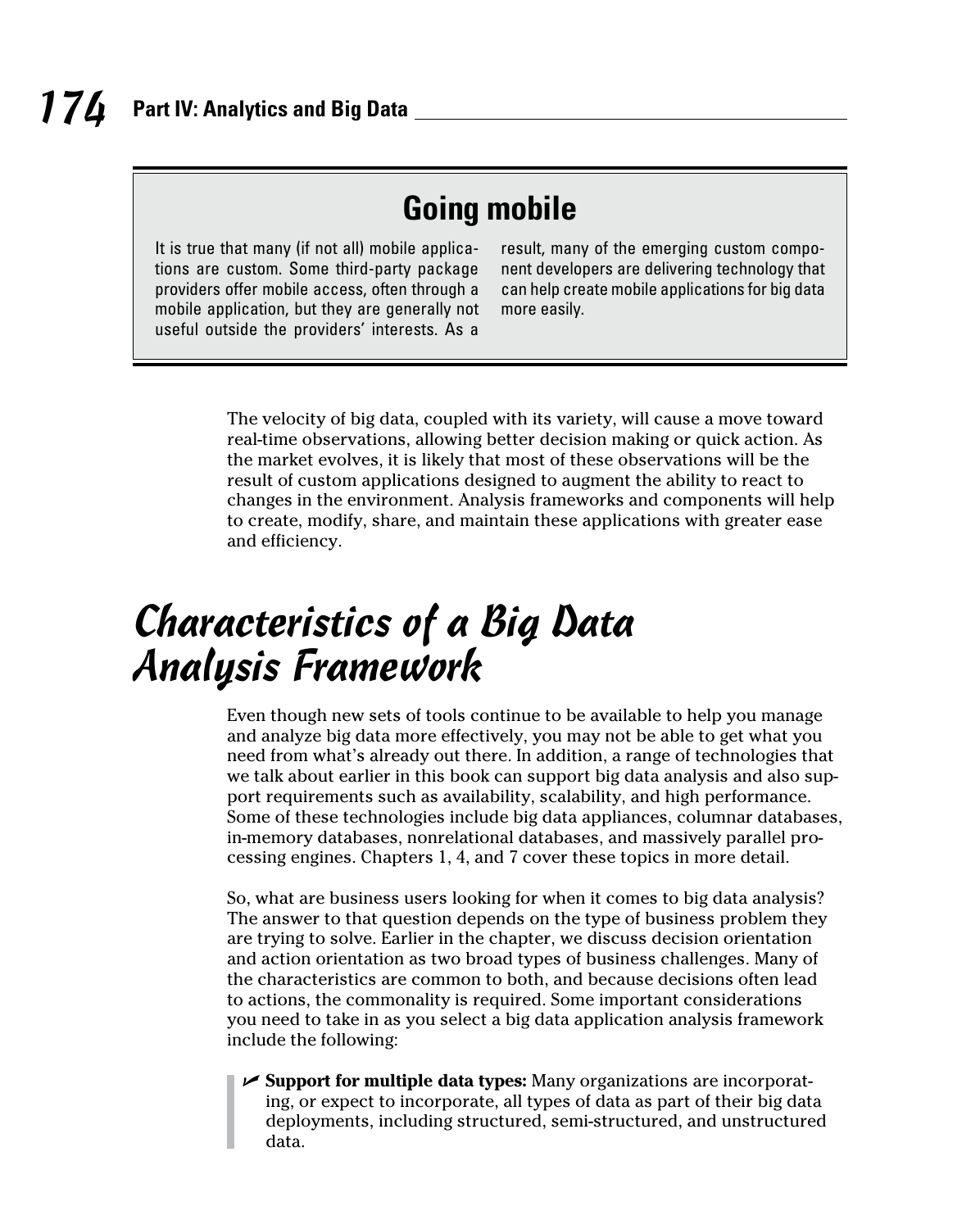- ✓ **Handle batch processing and/or real time data streams:** Action orientation is a product of analysis on real-time data streams, while decision orientation can be adequately served by batch processing. Some users will require both, as they evolve to include varying forms of analysis.
- ✓ **Utilize what already exists in your environment:** To get the right context, it may be important to leverage existing data and algorithms in the big data analysis framework.
- ✓ **Support NoSQL and other newer forms of accessing data:** While organizations will continue to use SQL, many are also looking at newer forms of data access to support faster response times or faster times to decision.
- ✓ **Overcome low latency:** If you're going to be dealing with high data velocity, you're going to need a framework that can support the requirements for speed and performance.
- ✓ **Provide cheap storage:** Big data means potentially lots of storage depending on how much data you want to process and/or keep. This means that storage management and the resultant storage costs are important considerations.
- ✓ **Integrate with cloud deployments:** The cloud can provide storage and compute capacity on demand. More and more companies are using the cloud as an analysis "sandbox." Increasingly, the cloud is becoming an important deployment model to integrate existing systems with cloud deployments (either public or private) in a hybrid model. In addition, big data cloud services are beginning to emerge that will benefit customers. For more on this issue, check out Chapter 11.

While all these characteristics are important, the perceived and actual value of creating applications from a framework is quicker time to deployment. With all these capabilities in mind, we look at an example of a big data analysis application framework from a company called Continuity.

The Continuity AppFabric ([www.continuity.com](http://www.continuity.com)) is a framework supporting the development and deployment of big data applications. Deployment can be as a single instance, private cloud, or public cloud, without any recoding required for the target environment. The AppFabric itself is a set of technologies specifically designed to abstract away the vagaries of low-level big data technologies. The application builder is an Eclipse plug-in permitting the developer to build, test, and debug locally and in familiar surroundings.

AppFabric capabilities include the following:

- $\triangleright$  Stream support for real-time analysis and reaction
- $\blacktriangleright$  Unified API, eliminating the need to write to big data infrastructures
- $\vee$  Query interfaces for simple results and support for pluggable query processors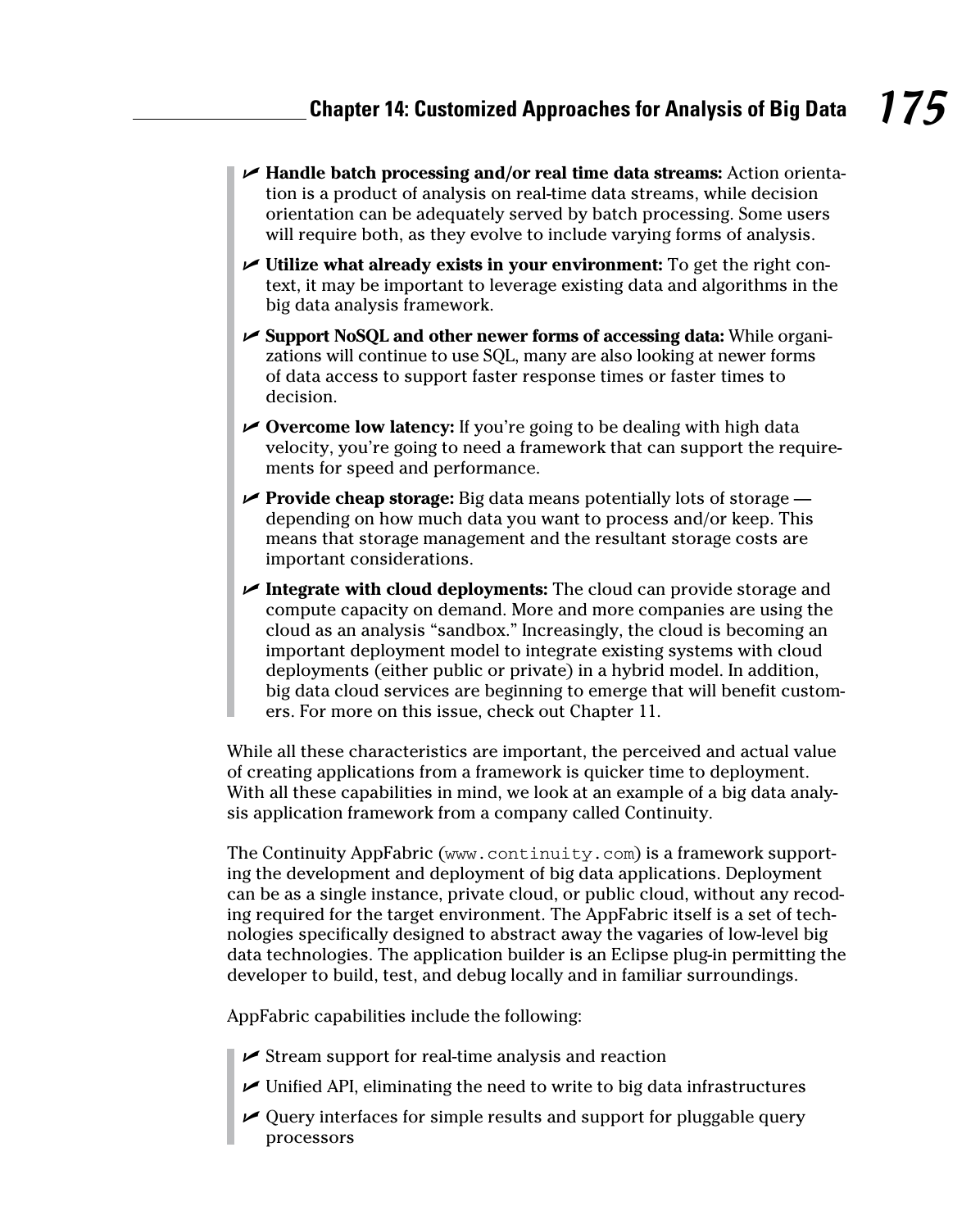- $\triangleright$  Data sets representing queryable data and tables accessible from the Unified API
- $\triangleright$  Reading and writing of data independent of input or output formats or underlying component specifics (such as Hadoop data operations)
- $\triangleright$  Transaction-based event processing
- $\mathcal V$  Multimodal deployment to a single node or the cloud

This approach is going to gain traction for big data application development primarily because of the plethora of tools and technologies required to create a big data environment. If a developer can write to a higher-level API, requiring that the "fabric" or abstraction layer manage the specifics of the underlying components, you should expect high-quality, reliable applications that can be easily modified and deployed.



It is a rare company that can afford to build a big data analysis capability from scratch. Therefore, it is best to think about your big data deployment as an ecosystem of people, processes, and technologies. Big data analysis is not an island. It is connected to many other data environments and business process environments throughout your enterprise. Even though these are the early days in the big data movement and many projects are experimenting with big data analysis in isolation from their overall computing environment, you need to think about integration as a requirement. As big data analysis becomes more mainstream, it should remain isolated from the rest of the data management environment.

Software developers seldom work in isolation. Likewise, data scientists and analysis experts like to share discoveries and leverage existing assets. The need to collaborate and share is even more pronounced in an emerging technology area. In fact, the lack of collaboration can be costly in many ways. Large organizations can benefit from tools that drive collaborations. Very often people doing similar work are unaware of each other's efforts leading to duplicate work (or worse!). This is costly in terms of money and productivity. Jump-starting a project with existing solutions can make a difference in quality and time-to-market.

Another good example of an application framework is OpenChorus ([www.](http://www.openchorus.org/) [openchorus.org](http://www.openchorus.org/)). In addition to rapid development of big data analysis applications, it also supports collaboration and provides many other features important to software developers, like tool integration, version control, and configuration management.

Open Chorus is a project maintained by EMC Corporation and is available under the Apache 2.0 license. EMC also produces and supports a commercial version of Chorus. Both Open Chorus and Chorus have vibrant partner networks as well as a large set of individual and corporate contributors.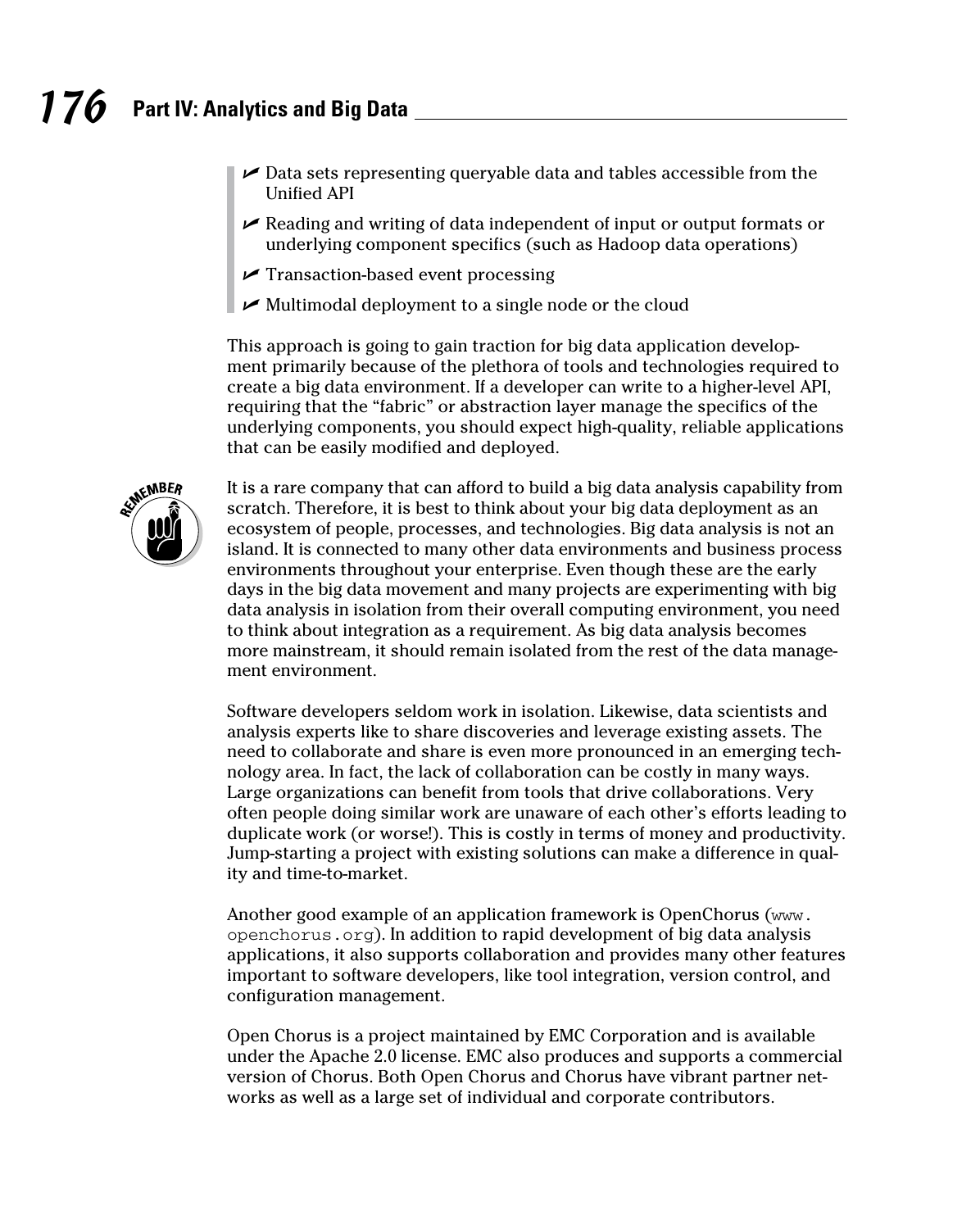Open Chorus is a generic framework. Its leading feature is the capability to create a communal "hub" for sharing big data sources, insights, analysis techniques, and visualizations. Open Chorus provides the following:

- $\blacktriangleright$  Repository of analysis tools, artifacts, and techniques with complete versioning, change tracking, and archiving
- $\triangleright$  Workspaces and sandboxes that are self-provisioned and easily maintained by community members
- $\triangleright$  Visualizations, including heat maps, time series, histograms, and so on
- $\triangleright$  Federated search of any and all data assets, including Hadoop, metadata, SQL repositories, and comments
- $\triangleright$  Collaboration through social networking–like features encouraging discovery, sharing, and brainstorming
- $\triangleright$  Extensibility for integration of third-party components and technologies

As big data evolves, you will see the introduction of new kinds of application frameworks. Many of these will support mobile application development, while others will address vertical application areas. In any case, they are an important tool for early adopters of big data.

# Big to Small: A Big Data Paradox

You'll find a nuance about big data analysis. It's really about small data. While this may seem confusing and counter to the whole premise of this book, small data is the product of big data analysis. This is not a new concept, nor is it unfamiliar to people who have been doing data analysis for any length of time. The overall working space is larger, but the answers lie somewhere in the "small."

Traditional data analysis began with databases filled with customer information, product information, transactions, telemetry data, and so on. Even then, too much data was available to efficiently analyze. Systems, networks, and software didn't have the performance or capacity to address the scale. As an industry, we addressed the shortcomings by creating smaller data sets.

These smaller data sets were still fairly substantive, and we quickly discovered other shortcomings; the most glaring was the mismatch between the data and the working context. If you worked in Accounts Payable, you had to look at a large amount of unrelated data to do your job. Again, the industry responded by creating smaller, contextually relevant data sets — big to small to smaller still.